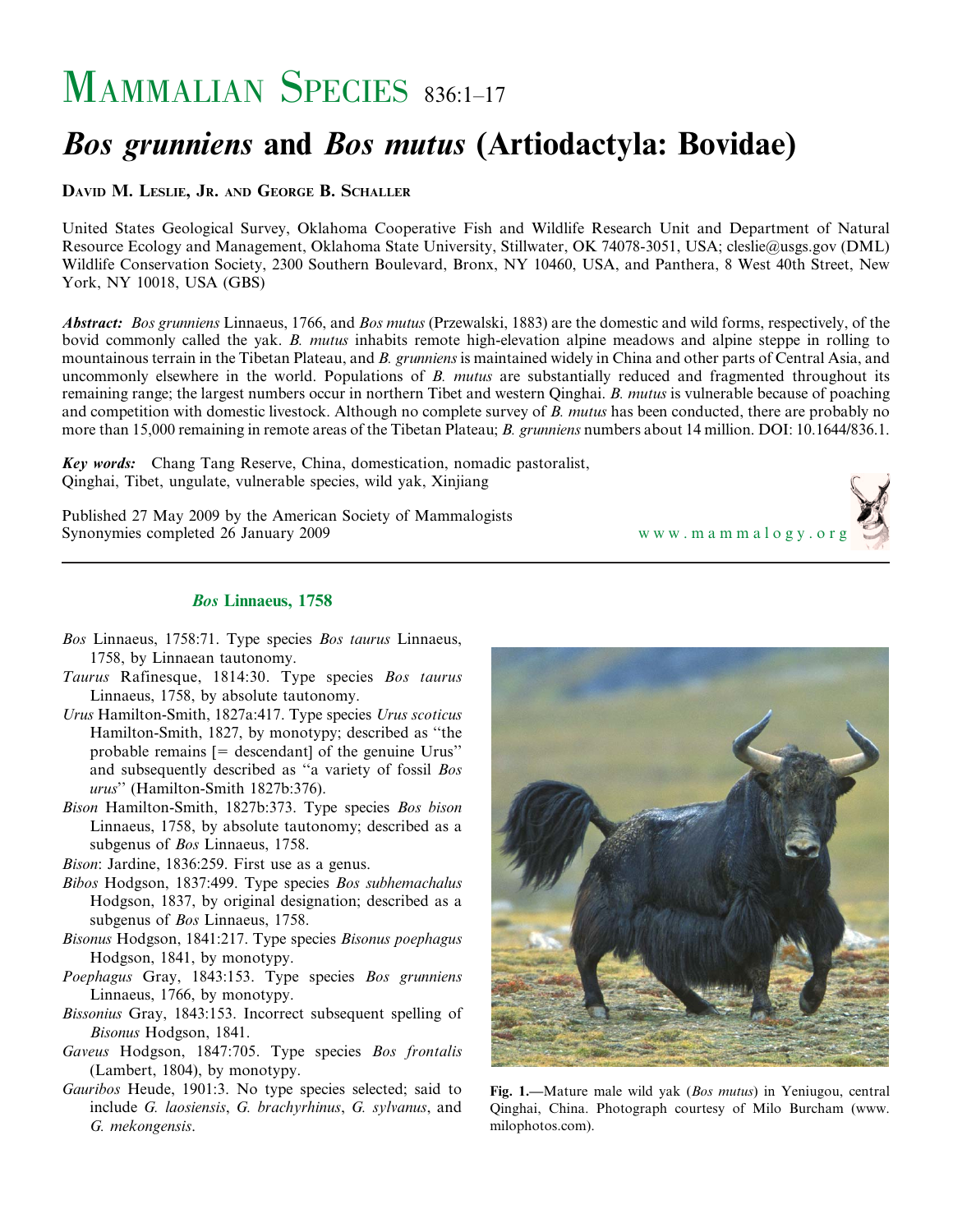- Uribos Heude, 1901:5. Type species Uribos platyceros Heude, 1901, by monotypy.
- Bubalibos Heude, 1901:6. Type species Bubalibos annamiticus Heude, 1901, by monotypy.
- Microbos Heude, 1901:7. No type species selected; said to include ''Bos? leptoceros.''
- Novibos Coolidge, 1940:425. Type species Bos sauveli Urbain, 1937, by original designation.
- Poëpgahus Pilgrim, 1947:280. Incorrect subsequent spelling of Poephagus Gray, 1843.
- Pseudonovibos Peter and Feiler, 1994:171. Nomen dubium (Grubb 2005 cf. Timm and Brandt 2001).
- Peophaqus Lu, 2000:unnumbered page. Incorrect subsequent spelling of Poephagus Gray, 1843.

CONTEXT AND CONTENT. Order Artiodactyla, suborder Ruminantia, family Bovidae, subfamily Bovinae, tribe Bovini, genus Bos. There are 5 species of Bos (Grubb 2005). Generally, mass and body measurements (e.g., height and length) overlap among species of Bos and do not provide suitable characteristics for a species key (Blanford 1888); for some species, domestication and crossbreeding have altered characteristics of the wild forms (e.g., no horns in domestic females). Color, pattern, and length of pelage, horn characteristics, and morphology were used to develop the following general key.

- 1. White rump patch on males and females; horns of males connected by a horn-patch on the forehead ... B. javanicus No white rump patch; horns of males not connected by a horn-patch on the forehead ....................... 2
- 2. Long skirts of hair on chest, flanks, and rump; tail fully haired and horselike; 14 dorsal and 5 lumbar vertebrae and 14 ribs ..... B. grunniens and B. mutus Pelage usually short; no skirts; tail not fully haired but tufted on the end; 13 dorsal and 6 lumbar vertebrae and 13 ribs ....................................... 3
- 3. Concave forehead with gray mat of hair; pronounced shoulder hump in males ...................... B. frontalis Flat to slightly convex, smooth-haired forehead; generally without developed shoulder hump in males ....... 4
- 4. Adult pelage color always dark brown to black with white leggings; horns in both sexes; range now limited to Cambodia, if not extinct ......... B. sauveli
	- Color highly variable among domestic breeds from black to white, reddish brown to brown; horns present or absent, particularly in females; under husbandry throughout the world ............... B. taurus

# Bos grunniens Linnaeus, 1766 Domestic Yak Bos mutus (Przewalski, 1883) Wild Yak

[Bos] grunniens Linnaeus, 1766:99. Type locality "Asia boreali;'' first use of the current name combination and now considered the binomial for the domestic form (Gentry et al. 2004; International Commission on Zoological Nomenclature 2003).

- [Bos?] corriculus von Schreber, 1789:? Vide Grubb (2005); see ''Nomenclatural Notes.''
- Bos gruniens Ghainouk Kerr, 1792:338. Type locality not mentioned and incorrect subsequent spelling of Bos grunniens Linnaeus, 1766.
- Bos gruniens Sarlyk Kerr, 1792:338. Nomen nudum and incorrect subsequent spelling of Bos grunniens Linnaeus, 1766.
- Bos gruniens ecornis Kerr, 1792:338. No type locality mentioned and incorrect subsequent spelling of Bos grunniens Linnaeus, 1766.
- Bos Poephagus Pallas, 1811:248, table xxii. Replacement name for Bos grunniens Linnaeus, 1766.
- B[os (Bison)]. poephagus: Hamilton-Smith, 1827b:374. Name combination.
- Bison poephagus: Jardine, 1836:259. Name combination.
- [Bisonus] Poephagus: Hodgson, 1841:217. Name combination; said to occur as ''tame and wild samples.''
- Poephagus gruniens: Gray, 1843:153. Name combination and incorrect subsequent spelling of Bos grunniens Linnaeus, 1766.
- B[ison]. grunniens: Turner, 1850:177. Name combination.
- Poëphagus grunniens domesticus Fitzinger, 1860:294. No type locality mentioned; described generally as the domestic form in Tibet and Mongolia.
- Poëphagus grunniens, ferus Przewalski, 1879:85. Type locality ''Altyn-tagh [Mountains],'' Xinjiang Province, China.
- Poëphagus mutus Przewalski, 1883:191, unnumbered plate. Type locality ''Alpine region of the western part of the Nan Shan (approximately lat.  $39^{\circ}20'$ N.,  $95^{\circ}$ E.), between the Anembar-Ula in the west and the Humboldt Range on the east; cf. Harper, 1940, pp. 325–326'' vide Harper (1945:528).
- Bos (Poëphagus) grunniens: Huet, 1891:334. Name combination vide Allen (1940:1259).
- Bos [(Bison)] grunniens: Lydekker, 1898:51. Name combination.
- Bos grunniens mutus Lydekker, 1913:33. Type locality "eastern part of Ladak [=Ladakh, India], in the neighbourhood of Chang-Chenmo (where they now appear to be exterminated) as far east as Kan-su and northwards to the Kuen-lun, at elevations between 14,000 and 20,000 feet;'' described as ''the wild race'' (Lydekker 1913:32).
- Poëphagus grunniens mutus: Harper, 1945:528. Name combination.
- Bos (Poëphagus) mutus grunniens: Bohlken, 1958:168. Name combination.
- Bos mutus: Bohlken, 1964:325. First use of the current name combination; current binomial for the wild form of Bos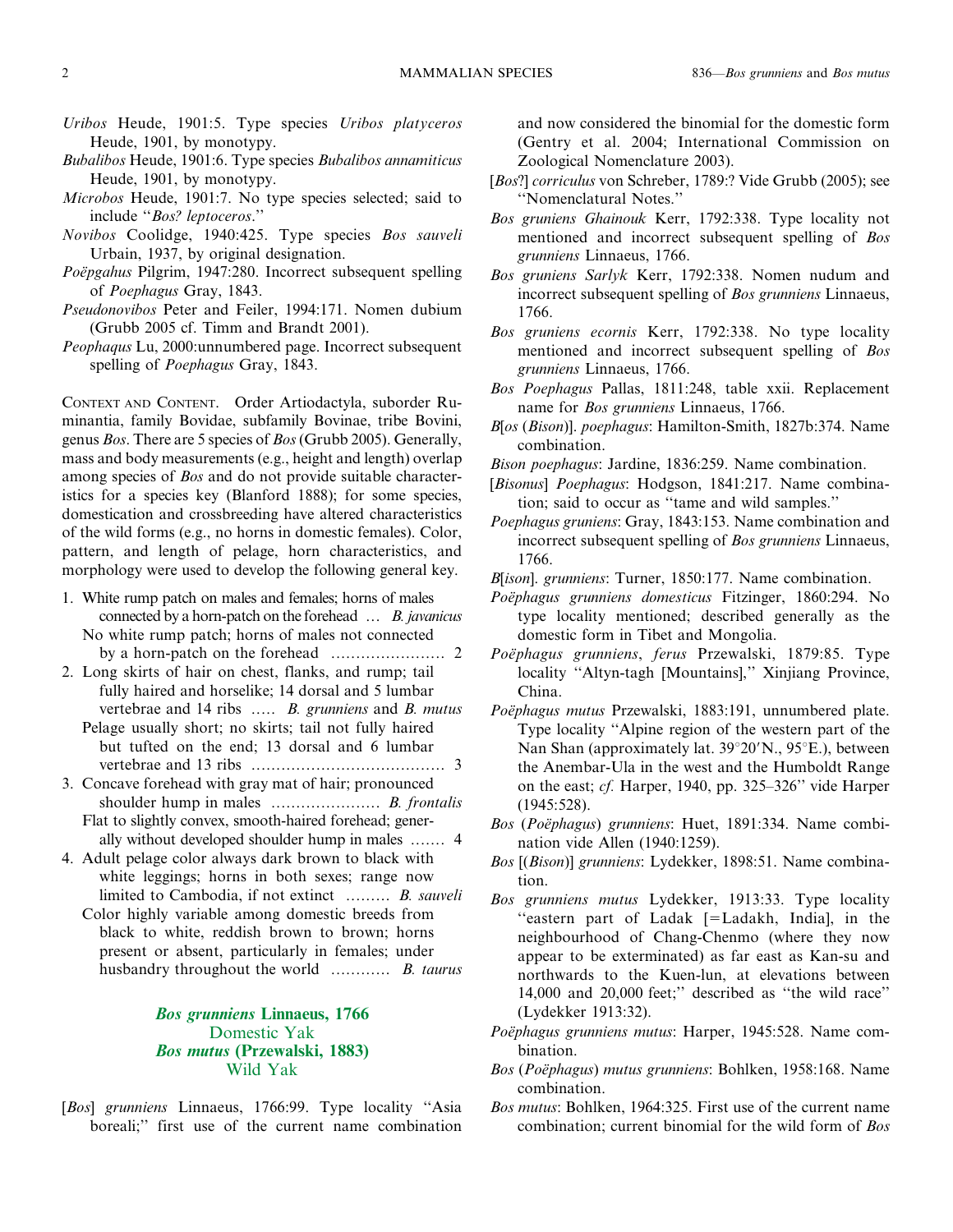grunniens Linnaeus, 1766 (Gentry et al. 2004; International Commission on Zoological Nomenclature 2003).

Poephagus muths Li, Jiang, and Wang, 1999:49. Incorrect subsequent spelling of Poephagus mutus Przewalski, 1883.

B[os]. runniens Wang et al., 2008:76. Incorrect subsequent spelling of *Bos grunniens* Linnaeus, 1766.

CONTEXT AND CONTENT. Context as for genus. No subspecies are recognized (Grubb 2005).

NOMENCLATURAL NOTES. We were unable to verify Grubb's (2005) assertion that corriculus von Schreber, 1789, was a synonym of grunniens Linnaeus, 1766. All plates (A. L. Gardner, pers. comm.) and text (D. Wingreen-Mason, pers. comm.) associated with J. C. D. von Schreber's Die Säugthiere in Abbildungen der Natur mit Beschreibungen in the Smithsonian Institution's Cullman Library were reviewed, and no mention of corriculus was found. Review of all 30 volumes of Die Naturforscher (Halle, Germany) edited by J. E. I. Walch (1774– 1779) and von Schreber (1780–1804) also failed to identify any use of corriculus. No other literature by von Schreber was located that revealed use of corriculus in the nomenclatural history of Bos grunniens. Nevertheless, we retain corriculus von Schreber, 1789, in our synonymy, affiliate it with [Bos?], but question its validity.

The nomenclatural history of Linnaeus's grunniens has involved placements under the genera Bos, Poephagus, and Bison (Gray 1846; Groves 1981; Olsen 1990; Pal 1996; Turner 1850). Harper (1945) and Ellerman and Morrison-Scott (1966) incorrectly attributed Poephagus grunniens mutus, the wild yak, to Przewalski (1883), who named the wild yak, Poephagus mutus, in his original Russian publication. Lydekker (1913) appears to be the 1st to use Poephagus grunniens mutus. Nomenclatural distinction between the wild and domestic forms has been attempted frequently in the literature. The recent Opinion 2027 of the International Commission on Zoological Nomenclature (2003) retained Linnaeus's grunniens and Przewalski's mutus to distinguish between the domestic and wild forms of the yak, respectively (Gentry et al. 2004).

The etymology of Bos in Latin is ox, grunniens is grunting, and mutus is mute (a poor description because wild yaks are quite noisy). Along with yak ( $x$  in Russian), other common names include drong, brong-dong (wild), ya (domestic male), dri (domestic female), pegu (tame), banchour, kuch-gau, boku (old male), and kotass. Various metaphorical expressions for the domestic yak emphasize its importance for transportation of goods and services throughout western Asia: ''ship of the cold region'' (Prasad 1997:517), ''biological snow plough'' (Wiener et al. 2003:81), and ''boat of the plateau'' (Wiener et al. 2003:165).

## DIAGNOSIS

The subfamily Bovinae has 9 genera (Grubb 2005) with species of large size, stout bodies, hollow horns, relatively short legs, long tails with at least a terminal tuft of hair (Bos grunniens and B. mutus fully haired), broad muzzles, and no facial, pedal, or inguinal glands (Blanford 1888; Lydekker 1913). Five of the 9 genera in Bovinae (Grubb 2005) are currently considered in the tribe Bovini: Bison, Bos, Bubalus, Pseudoryx, and Syncerus. Both sexes of extant species of Bovini have typically smooth horns (often relatively large in females), arising far apart and generally outward and then turning inward; upper molars are strongly hypsodont with ''broad prismatic crowns and an accessory column between the two main columns on the inner side'' (Lydekker 1913:11).

Bos mutus, B. grunniens, Bison bison (American bison— Meagher 1986), and Bison bonasus (European wisent) have 14 dorsal and 5 lumbar vertebrae, unlike other Bovini that have 13 dorsal and 6 lumbar vertebrae (Groves 1981; Vasey 1857). B. mutus and B. grunniens can be distinguished from B. bison and B. bonasus by long draping hair on the former's chest, flanks and thighs, described as ''splendid tresses like a 'skirt,' which imparts … an entirely distinctive appearance'' (Heptner et al. 1989:550; Lydekker 1898, 1913). Olsen (1990:78) noted that an ''extension of the dorsal margin of the maxilla prevent[ed] the nasal from reaching the premaxillae" in B. grunniens and B. mutus but not in Bison. Mass varies widely among *Bos*, but *B. mutus* is generally considered the largest in the genus and the 3rd largest extant mammal in Asia (Harris 2008) after the Asian elephant (Elephas maximus—Shoshani and Eisenberg 1982) and Indian rhinoceros (Rhinoceros unicornis—Laurie et al. 1983).

# GENERAL CHARACTERS

We focused this monograph on the wild yak, unless particular information was considered comparable between the 2 forms (e.g., physiology, anatomy, and morphology). Specific aspects related to domestication of the yak (e.g., reproductive performance, rangeland management, and meat quality) are confined to the ''Husbandry'' section.

Female domestic yaks are about 35% lighter than males, which is probably similar for wild yaks (Buchholtz and Sambraus 1990; Przewalski 1876; Schaller 1998). Both sexes have nearly smooth, cylindrical, gray-to-black horns, but those of males are larger and longer and sweep outward and forward more than the upright smaller horns of females (Allen 1940; Blanford 1888; Fitzinger 1860; Harper 1945; Heptner et al. 1989; Lydekker 1898; Schaller 1998); the forehead is ''short, wide, and slightly convex'' (Lydekker 1913:30).

General descriptions of the wild yak have been consistent through time (Blanford 1888; de Pousargues 1898; Lydekker 1898; Przewalski 1876; Schaller 1998; Wiener et al. 2003): massive body on sturdy short legs but compact (Fig. 1); small ears; no dewlap; large and rounded hooves (Wiener et al. 2003); conspicuous hump, more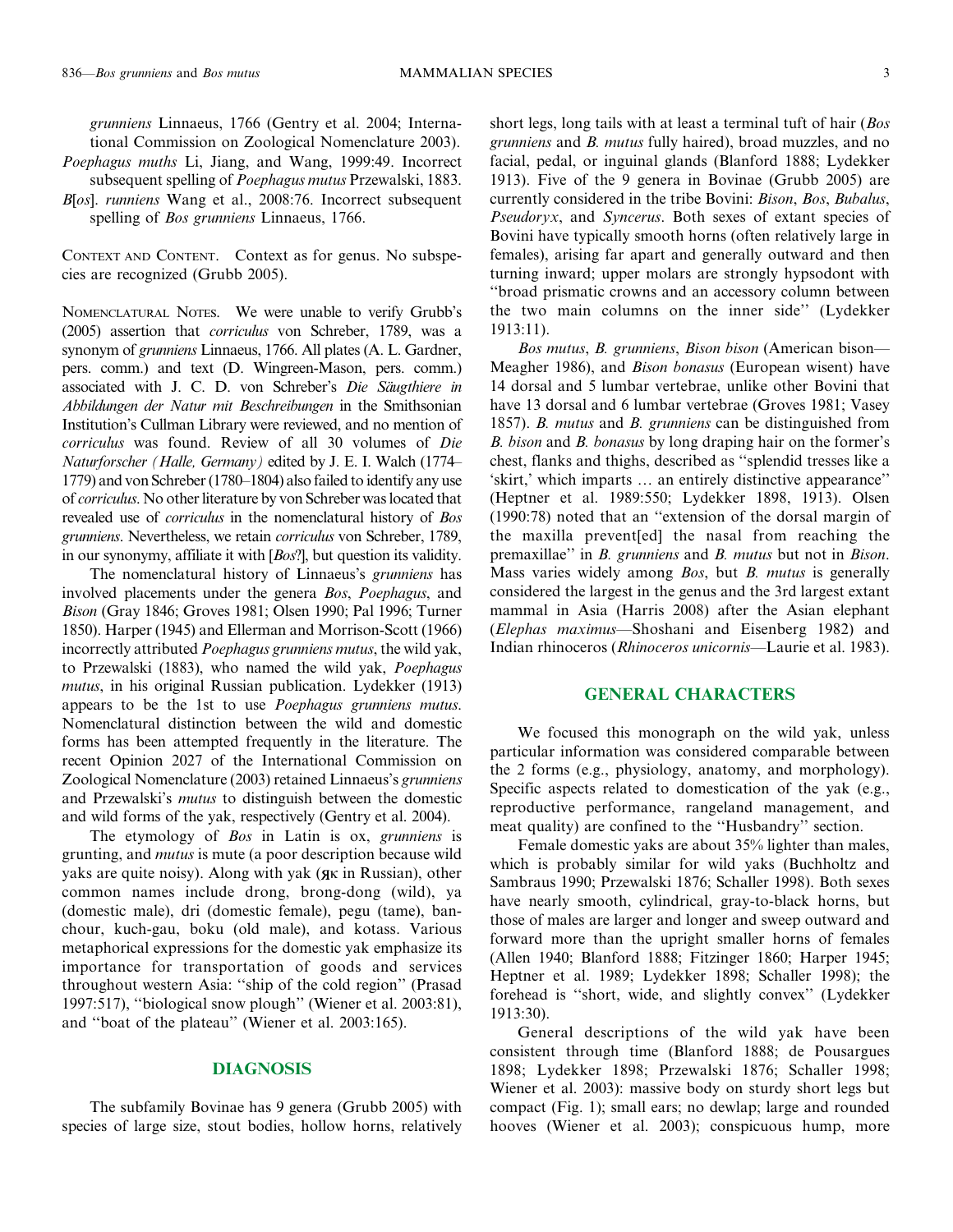pronounced in males, arising abruptly behind the short neck as a result of elongated neural spines of cervical and dorsal vertebrae tapering level at the mid-back (Lydekker 1913) and ''not falling away above the hips'' (Blanford 1888:490); black pelage with rust-brown hues and sometimes ''a sprinkling of gray on the head and neck'' (Blanford 1888; Lydekker 1898:53) of older adults (except for a rare light golden-brown mutation in about 2% of animals around the Aru Basin, Tibet—Deasy 1901; Schaller 1998:128); tip of muzzle grayish; young dark brown; pelage dense with an undercoat of wool and long coarse guard hairs (Wiener et al. 2003); long draping hair on chest, flanks and thighs, which is longer and almost to the ground in mature males  $(\leq 70 \text{ cm})$ long—Schaller 1998); tail long and bushy on the lower onehalf, often described as horselike (Heptner et al. 1989); few functional sweat glands (Wiener et al. 2003); and no preorbital glands or associated lachrymal fossa. Generally, Bos grunniens shares similar physical characteristics, but it is smaller, and coloration ranges from black to brown, white, and pied (Blanford 1888; Vasey 1857; Wiener et al. 2003).

# DISTRIBUTION

The wild yak occurs on the Tibetan Plateau at elevations of 3,000–5,500 m, where it ''inhabits the coldest, wildest, and most desolate [treeless] mountains'' (Blanford 1888:491). It is currently restricted to a small part of Indian Ladak (Fox et al. 1991; Ul-Haq 2002) and Chinese provinces of Tibet, Qinghai, and Xinjiang, with 1 isolated population on the border of Qinghai and Gansu and another near the northern boarder of Tibet and Nepal (Achuff and Petocz 1988; R. B. Harris, pers. comm.; Miller et al. 1994; Schaller 1998; Fig. 2). The core range of the wild yak has shrunk northward, and only isolated and fragmented populations occur south and east of that core area in northern Tibet and northwestern Qinghai (Fig. 2). Recent protection from illegal hunting may be permitting wild yaks to recolonize former habitat and increase in numbers (Harris et al. 2005; Harris and Loggers 2004; Schaller et al. 2005). About 14 million domestic yaks occur from Afghanistan east through China (about 90%) and northward in Mongolia and Russia, with more elsewhere in the world where ambient conditions permit (Harris 2008; Wiener et al 2003; Zhang et al. 1994). There are probably no more than 15,000 wild yaks in remote high-elevation areas of the Tibetan Plateau (Harris 2008; Miller et al. 1994; Schaller 1998; Schaller and Liu 1996).

The 300,000-km<sup>2</sup> Chang Tang Reserve (hereafter, Chang Tang), located in north-central Tibet (Fig. 2), was established as a nature reserve in 1993 and upgraded to a national reserve in 1999. Important contiguous reserves to the north in Xinjiang include West Kunlun Reserve  $(30,000 \text{ km}^2)$ , Mid-Kunlun Reserve  $(32,000 \text{ km}^2)$ , and Arjin Shan Reserve (45,000 km<sup>2</sup>). Kekexili Reserve (45,000 km<sup>2</sup>)



Fig. 2.—Distribution of the wild yak (*Bos mutus*) is restricted to the Tibetan Plateau of western China and includes at least 20 fragmented populations; map adapted from Schaller (1998:131) with updates from R. B. Harris (pers. comm.).

and Sanjiangyuan Reserve (150,000  $km^2$ ) are east of Chang Tang in Qinghai. Despite this impressive reserve network, extant populations of *Bos mutus* and other Tibetan Plateau fauna are still threatened by human activities, including illegal harvest, mining activities and associated roads, and competition with domestic livestock (see ''Conservation'' section— Harris 2008; Leslie and Schaller 2008; Schaller 1998).

# FOSSIL RECORD

The fossil record for bovids from the Tibetan Plateau is fragmentary (Olsen 1990), but areas to the south in India may have been the ''developmental centre,'' or close to it, of Bovinae because from the Miocene ''onward the number and variety of Bovine [fossil] genera found in India is out of all proportion to what is the case in other parts of the world'' (Pilgrim 1939:27). Bovinae differentiated considerably during the late Miocene (McKenna and Bell 1997:445), giving rise to the early forms such as Proleptobos, Proamphibos, and Parabos (Pilgrim 1939).

Pilgrim (1939:253) considered the yak to be a species of Poephagus and, based on the fossil record, placed it in his Taurina group that included Bos, Bibos, and Bison. The Taurina group was thought to have arisen from a common ancestor, Proleptobos, at the beginning of the late Miocene (Groves 1981; Pilgrim 1939). Pilgrim (1939:327) concluded that Poephagus shared characters most associated with Bibos and Bison, but their common ''hypothetical'' ancestor that lived before the late Pliocene has not been identified. Isotope analyses of fossil and extant herbivores from Kunlun Basin in the northern Tibetan Plateau suggest that the climate was milder and wetter and habitat diversity greater in the Pliocene 2–3 million years ago than they are now (Wang et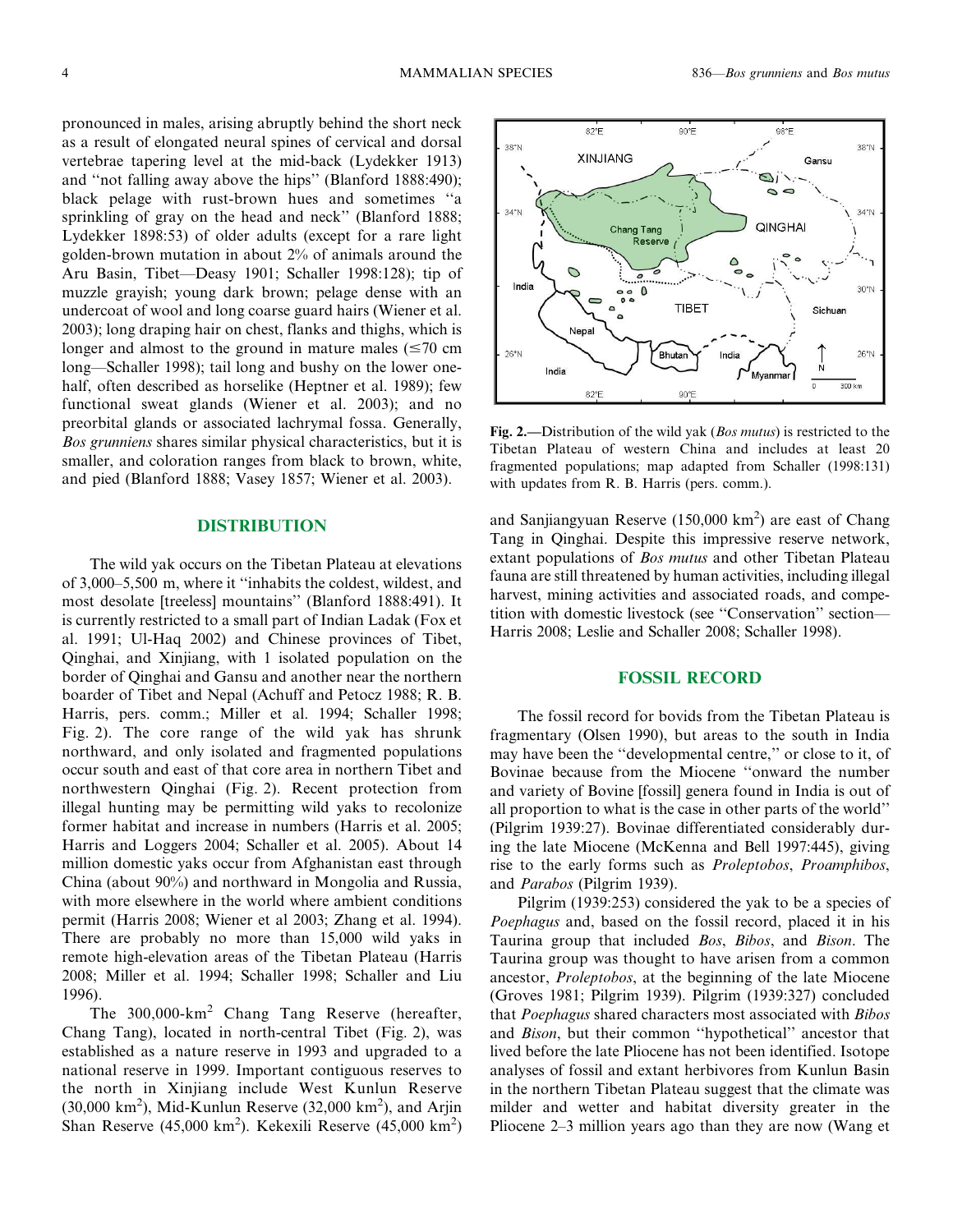al. 2008); such conditions could have led to greater diversification of *Bos*.

Particular alignment of the yak with fossil species such as Bison sivalensis is debated because of incomplete and lost fossil material (Groves 1981; Olsen 1990; Pilgrim 1939). Nevertheless, Bos mutus likely shares a common ancestry with the North American *Bison bison* at some point in the past (Lydekker 1898; Olsen 1990). Most agree that both evolved in central Asia from a common ancestor (Groves 1981). The yak remained in western Asia, but Bison lineages spread north and eventually crossed the Bering Land Bridge into North America sometime in the middle to late Pleistocene (McDonald 1981; Meagher 1986). Late Pleistocene fossils of extinct yaks have been found in eastern Russia (e.g., Poephagus baikalensis—Verestchagin 1954 not seen, cited in Abramov et al. 1992), Tibet, and Nepal (Olsen 1990). A skull and mandible from a single wild yak have been described from Quaternary deposits in the Pakistani Himalayas (Thewissen et al. 1997).

#### FORM AND FUNCTION

Form.—Most of the published research that relates to form and function has been conducted on the domestic yak, but results likely parallel, or even understate, characteristics and adaptations of the wild yak under wild conditions (Jianlin et al. 2002; Wiener et al. 2003). Both forms are highly adapted for existence under extreme conditions of low temperature, high elevation and associated low oxygen availability, extreme solar radiation at southern latitudes, and relatively arid conditions (e.g., Jianlin et al. 2002; Wiener et al. 2003). Even under husbandry, domestic yaks do not do well when ambient conditions depart from their ancestral condition (Wiener et al. 2003).

The pelage consists of 3 types of hairs: long, coarse guard hairs 52 µm in diameter, intermediate down fibers 25– 52 um in diameter, and dense, fine down fibers  $\leq$ 25 um in diameter (Wiener et al. 2003). Down fibers grow dense in winter, particularly on the neck, shoulders, and back increasing to 17–30% of the pelage by weight in winter (Xi et al. 1983). Density of down fiber can be as high as about 3,000/cm<sup>2</sup> (Wiener et al. 2003). Pelage of domestic yak calves  $\leq 6$  months of age is almost entirely down fiber with few guard hairs; the proportion by weight declines to 62% of the pelage at 1 year of age, 52% at 2 years of age, 44% at 3 years of age, and 43% at 4–5 years of age (Wiener et al. 2003; Zhang et al. 1982).

Relative to mass, a small female wild yak may be only one-third the size of a large male; in contrast, female domestic yaks are 25–50% smaller (Harris 2008; Miller et al. 1994; Wiener et al. 2003). Body mass (kg) of adult male wild yaks has been estimated at  $>800$  kg (Engelmann 1938) and as high as  $1,000 \text{ kg}$  (Schäfer 1937; Wiener et al. 2003:43) and 1,200 kg (Lu 2000; Lu and Li 1994); females are about



Fig. 3.—Skulls of male (left) and female (right) wild yaks (Bos mutus) from Yeniugou, central Qinghai, China, highlighting relative mass and sexual dimorphism in skull size and horn shape. Photograph courtesy of Daniel J. Miller.

350 kg (Schaller 1998). Wild yak calves at 3 months of age (62.5 kg,  $n = 5$ ) are nearly twice as large as domestic yak calves (33.6 kg,  $n = 19$ ), but in captivity, calves grow slower relative to their weight such that at 16 months old, the wild yak is 63% heavier than the domestic yak (Wiener et al. 2003). Shoulder heights (cm) of wild yak are 175–203 for adult males and 137–156 for adult females (Schaller 1998); 1 newborn was 67 cm at the shoulder (Zhang et al. 1994). Although not completely disjunct geographically, 2 ''ecological types'' of wild yaks have been described based on body characteristics, temperament, and geographical location: the smaller, more docile Qilian Mountain type and the massive, aggressive Kunlun Mountain type (Lu 2000; Lu and Li 1994; Lu et al. 1993).

Horns of male and female wild yaks vary in size and shape and are far more massive in males (Fig. 3). Generally, they have a ''wide lateral sweep, turning then forward and finally upward and slightly bent inward,'' are smooth except for a ''few low transverse ridges at the base,'' and vary among individuals (Allen 1940:1260). Early descriptions provide fragmentary summaries of various horn measurements (Allen 1940; Blanford 1888; Lydekker 1898, 1913; Przewalski 1876, 1883). A recent sample of 53 adult male and 12 adult female wild yaks from the Chang Tang provides a contemporary reference (cm): length of outside curve, male 47.5–99.0, female 37.0–64.5; basal circumference, male 26.0–42.0, female 17.5–23.0; and tip-to-tip, male 26–83, female 18–67 (Schaller 1998). In Yeniugou (''Wild Yak Valley''), Qinghai, a particularly large male had a basal circumference of 45 cm (Miller et al. 1994). Such wild yak horns are used as milk pails by nomadic peoples (Ekvall 1968).

Although there are few published cranial measurements (Olsen 1990), Allen (1940) provided a general description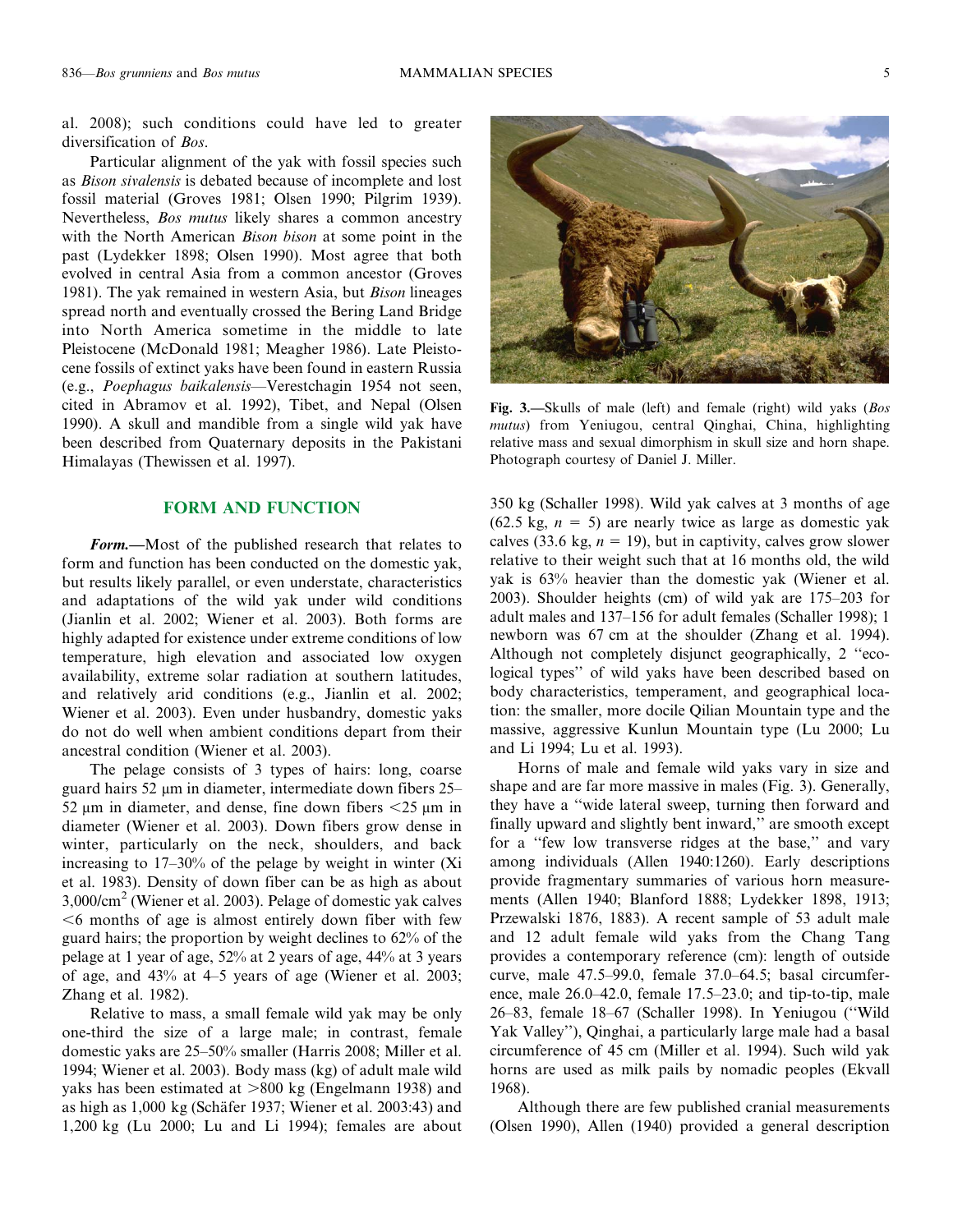(Fig. 4): heavy; broad nasals with tapering ends; narrow lachrymal; upper edge of maxillary in contact with middle of nasals; and outer sides of premaxillaries nearly parallel, not tapering. Cranial measurements (mm) from 2 large male wild yaks from eastern Tibet were: tip of premaxillaries to vertex of skull, 576–610; basal length, 506–528; condylobasal length, 540–555; nasal length, 230–255; combined nasal width, 81–97.5; and width of occipital shield, 250–252 (Allen 1940). Numbers of vertebrae are 7 C, 14 T, 5 L, 5 S, 14 Ca, total 45 (Vasey 1857).

Dental formula of adult yaks is: i 0/4, c 0/0, p 3/3, m 3/3, total 32. No information exists on replacement and wear of teeth in wild yaks, but they have been evaluated in domestic yaks (Pal et al. 2002). Unlike domestic cattle, domestic yak neonates are not born with their deciduous incisors; the 1st pair erupts after about 1 week, with successive pairs erupting weekly thereafter ending at 4 weeks of age; fully erupted deciduous incisors are 1.2–1.6 cm in length and 0.6–1.1 cm in width (Pal et al. 2002). At about 2 years of age, the 1st pair of deciduous incisors is replaced by permanent incisors, and that process continues until about 5 years of age; fully erupted permanent incisors are 0.8–2.0 cm in length and 0.8– 1.4 cm in width (Pal et al. 2002). Wear of permanent incisors is purported to be useful in aging after 5 years, albeit specific standards were not provided by Pal et al. (2002).

Morphology of the penis of the yak is characterized by ''a urethral canal [that] is produced into a short tube free from the terminal cushion-like thickening of the glans'' (Pocock 1918:454–455). These characteristics parallel the penal morphology in the genus Bibos and in Bos frontalis and B. javanicus but are disparate from B. taurus (Allen 1940). The scrotum of the yak is relatively small and hairy, an adaptation to the cold (Wiener et al. 2003). Semen of the wild yak has  $2.13 \times 10^{10}$  spermatozoa/ml with motility of 63% (about twice that in domestic yaks), defective rate of 6.3%, pH of 6.6, specific gravity of 1.055, and osmotic pressure of 0.65 (Lu 2000).

Female reproductive organs of domestic yaks differ by breed and from those of domestic cattle; cervix averages 5.0 cm long and 3.2 cm in diameter with 3 or 4 transverse circles each with small tight folds; corpus uteri are short, averaging 2.1 cm; and ovarian weight is only 2 g (Cui and Yu 1999a; Li 1980 not seen, cited in Wiener et al. 2003). Four mammae are present, and the udder is small and haired. Morphology and anatomy of the ovary (Cui and Yu 1999b), tongue (Sarma et al. 2005), nasal cavity (Kalita and Kalita 2005), bronchioles (Kalita and Bordolop 2005), spinal nerves (Kulbhushan et al. 1999), sternum (Sarma et al. 1997), and thyroid gland (Baishya et al. 1998) also have been described for B. grunniens.

The alimentary organs of the yak have evolved to deal with the limited forage availability and quality in its native range (Wiener et al. 2003). The mouth is broad, muzzle small, and lips flexible. Incisors have flat grinding surfaces,



Fig. 4.—Dorsal, ventral, and lateral views of skull and lateral view of mandible of an adult male domestic yak (Bos grunniens); zoo specimen of unknown origin (National Museum of Natural History, specimen 174734). Greatest length of skull 525 mm.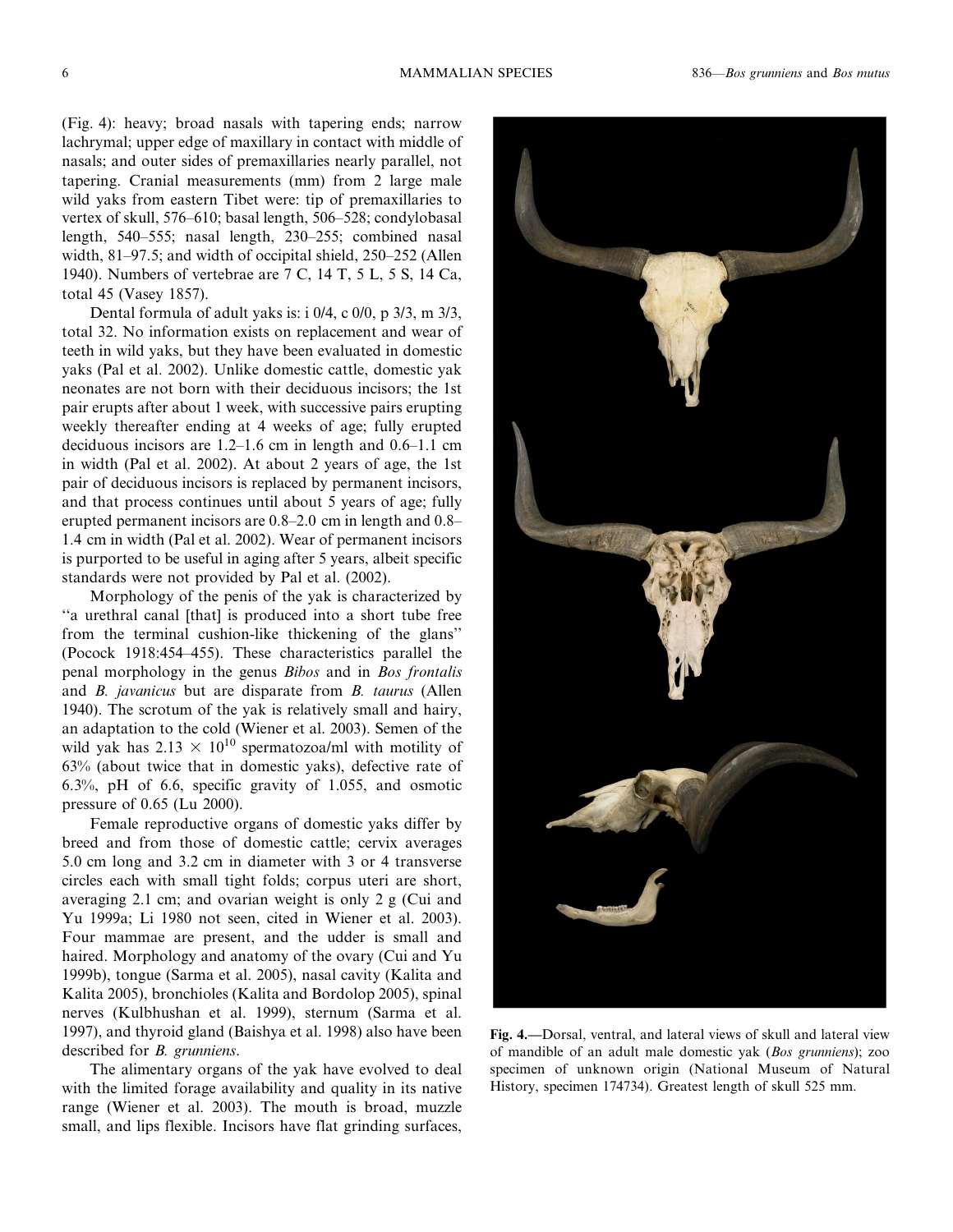and the tongue is broad and blunt with highly cutinized and developed papillae. Such adaptations allow yaks to forage like cattle on long grasses or like sheep on grasses as short as 2–3 cm. In winter when sedges such as Kobresia are short and brittle, yaks simply ''lick'' them up with their rough tongue. Relative percentages of the rumen and omasum of the domestic yak are about 50% larger and 200% smaller, respectively, than in some domestic cattle breeds—the former maximizes intake and microbial fermentation of low-quality forages (Wiener et al. 2003).

Function.—Unlike some other species of Bos, yaks possess physiological adaptations to the extreme conditions of high elevation, high solar radiation, low temperature, and aridity under which they live (Christopherson et al. 1978; Prasad 1997; Wiener et al. 2003). Adaptations to maximize oxygen exchange at high elevations include an expanded thoracic capacity with 14 widely spaced and relatively thin ribs and large ''trachea supported by annular cartilages at considerable distances'' (Prasad 1997:518); attenuation of the hypoxic pulmonary vasoconstrictor response (Anand et al. 1986; Heath et al. 1984), nitric oxide–regulated pulmonary circulation (Ishizaki et al. 2005), and associated genetic adaptations to hypoxia (Wang et al. 2006); small pulmonary arteries of 75–250 µm of smooth muscle with long, wide, and rounded endothelial cells (Durmowicz et al. 1993; Heath et al. 1984); transitional pulmonary arteries of  $228-760 \mu m$  in diameter (Heath et al 1984); hemoglobin with a high affinity for oxygen (Lalthantluanga et al. 1985; Prasad 1997); and persistent fetal hemoglobin with its high affinity for oxygen through life, unlike most other mammals (Sarkar et al. 1999b). The ratio of right-to-left ventricular weight of the heart is 0.37, lower than would be expected if a species experienced chronic hypertension due to high elevation, as is seen in domestic cattle (Heath et al. 1984).

Consistently low temperatures and low primary productivity in the range of the wild yak, and most domestic yaks, result in a strategy of heat conservation rather heat production (Sarkar et al. 1999a; Wiener et al. 2003), although digestive efficiency of low-quality forage may be enhanced (Richmond et al. 1977; Schaefer et al. 1978). In Tibet, average annual temperatures are only  $-4^{\circ}$ C and winter temperatures as low as  $-40^{\circ}$ C are common; most areas have no frost-free days. Adaptations for heat conservation include a compact body, despite a large mass, with relatively short legs, neck, and ears and a low surfaceto-volume ratio; thick pelage particularly on neck, back, and rump; pelage and skin pigmentation always dark in the wild yak to minimize effects of intense solar radiation but maximize heat absorption; thick unwrinkled skin with nonfunctional apocrine sweat glands, except on the muzzle, but with highly developed piloerection muscles; and a thick, but seasonal, subcutaneous fat layer (Wiener et al 2003). Adaptations to the cold are so developed that even the domestic yak shows signs of heat exhaustion when ambient temperatures exceed  $13^{\circ}$ C; heart rate and respiration increase and most activity ceases when ambient temperatures approach  $20^{\circ}$ C (Li et al. 1981 not seen, cited in Wiener et al. 2003). Early accounts note the propensity of wild yaks to maximize heat dissipation and minimize heat production by seeking the coldest spots and shade, bedding in snow, and standing in icy water even during inclement weather (Przewalski 1876).

Sense of smell is keen; eye sight and hearing less so (Blanford 1888; Bower 1894). Przewalski (1876) and others described the ease with which wild yaks could be stalked, particularly upwind, yet other early accounts and present day researchers often remark on the species' wariness; when startled, they often flee many kilometers (Rockhill 1895; Schaller 1998).

#### ONTOGENY AND REPRODUCTION

Estrus has been described in detail in the domestic yak (Wiener et al. 2003); we presume it to be comparable in the wild yak. Both wild and domestic yaks are seasonal breeders (Zi 2003). Generally, 1–4 estrous cycles of about 20 days each occur during summer, and up to 75% of female domestic yaks conceive during their 1st estrus of the year. Estrus generally lasts <1 day (Sarkar and Prakash 2005). Physical changes of female domestic yaks in estrus include swollen vulva, vaginal redness, mucus discharge, raised tail, and frequent urination (Sarkar and Prakash 2005; Wiener et al. 2003).

The majority of females breed for the 1st time at 3–4 years of age, but this, and annual timing of estrus, varies depending on climate, latitude, elevation, and availability of nutritious forage (Wiener et al. 2003; Yu and Li 2001; Zi 2003). Gestation is 258–270 days, and premature termination of pregnancies from unknown causes can be 5–10% in domestic yaks (Wiener et al. 2003). Postpartum anestrus is about 125 days. Peak productivity of female domestic yaks occurs at 5–6 years old and declines after 9 years of age. Domestic yaks generally produce a calf every other year, or longer (Buchholtz and Sambraus 1990; Wiener et al. 2003), which parallels observation of wild yaks (Miller et al. 1994; Schaller 1998). Most calves in Chang Tang are born from mid-May through June (Schaller 1998).

Parturition of the domestic yak occurs during the day, rarely at night, in a sheltered location away from the herd (Wiener et al. 2003). Birth is often from a standing position although the female may spend considerable time lying on her side. Females may be very aggressive during parturition. Twinning is rare,  $\langle 0.5\%$  of births of domestic yaks. Offspring are precocial and attempt to stand within about 10 min postpartum; 1st nursing occurs 11–30 min postpartum and may last 3–5 min (Wiener et al. 2003). Females and their offspring rejoin the herd shortly thereafter (Fig. 5). Similar to muskoxen (Ovibos moschatus—Lent 1988), groups of wild yaks will protect offspring from threats by forming a ''phalanx, calves in the centre [and] some of the full-grown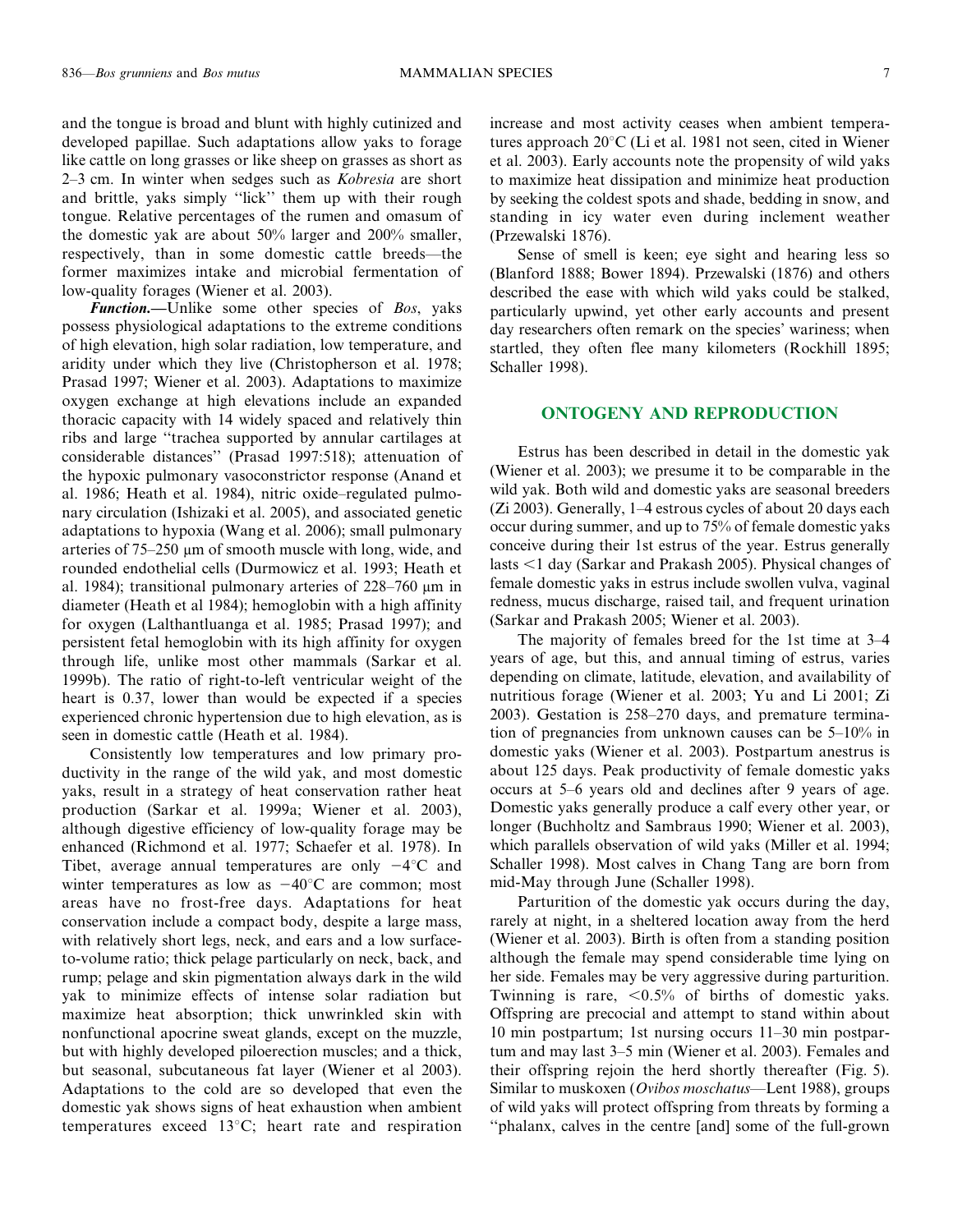

Fig. 5.—Wild yak (Bos mutus) adult females and calves in Yeniugou, central Qinghai, China. Photograph courtesy of Milo Burcham (www.milophotos.com).

males advancing to reconnoiter'' (Przewalski 1876:190; Rawling 1905; Schaller 1998).

Ratios of young of the year to adult  $+$  juvenile (2–3 year olds) females in Yeniugou, Qinghai, were 20 calves : 100 females and ranged from 9.7 to 49.0 in various herds (Miller et al. 1994). To the west in Chang Tang, percentages of calves to females were considerably lower and ranged from 1.0% to 12.7% in the early 1990s, with 2 years of apparent reproductive failure or loss of all offspring to predators (Schaller 1998). Given the vulnerable status of the wild yak, recent interspecific cloning experiments (Li et al. 2007) with other bovine species may be applied in the future.

# **ECOLOGY**

**Population characteristics.—Accurate densities of wild** yaks are difficult to estimate because of the large size of the Tibetan Plateau, seasonal movements, and greatly reduced numbers from past and present illegal hunting (Clark 1954; Harris 2008; Harris et al. 2005; Schaller 1998). These factors and demarcation and size of survey areas result in widely disparate density estimates that may do little more than reflect a highly clumped and seasonally dynamic distribution of extant wild yaks. For example, in Yeniugou, Qinghai, Harris (2008) estimated that 1,200–1,700 wild yaks occupied 1,100 km<sup>2</sup> from the early 1990s through 2002, or 1.1–1.5 individuals/km<sup>2</sup>. In sharp contrast, only 9 male wild yaks were counted along a transect that covered  $20,000 \text{ km}^2$  in western Qinghai just south of Yeniugou (Schaller 1998; Schaller et al. 1991). Regardless, overall densities of wild yaks are clearly much lower now than they were historically (Bower 1894; Harris 2008; Przewalski 1876; Schaller 1998).

Maximum life span of the yak in captivity is generally about 20 years (Wiener et al. 2003). One wild yak lived 22 years and 9 months in the Beijing Zoo, China (Weigl 2005). Longevity probably is comparable in the wild (Schaller 1998). Miller et al. (1994) found that the oldest of 6 reliably aged wild yaks died at 16 years, based on cementum annuli. Sex ratios are difficult to estimate because many males occur singly or in small groups and are widely spaced. Of 507 wild male yaks observed in the Aru Basin, 36% were alone, 43% in groups of  $2-5$ ,  $13\%$  in groups of  $6-10$ , and the rest in groups up to 19. Observations from Chang Tang suggest a sex ratio of 67–75 males : 100 females (Schaller 1998).

Space use.—The wild yak is now restricted to very highelevation and remote uplands, usually free of human harassment. It is not daunted by mountainous terrain (Schaller 1998) because of its ''strong limbs and small hooves of compact texture, with a narrow and sharp hoof tip, hard hoof edges and a close hoof fork'' (Wiener et al. 2003:81). The Tibetan Plateau contains as many as 17 vegetation types, but alpine meadows (45%), alpine steppe (29%), and desert-type grasslands and steppe (14%) comprise 88% of the land cover (Sheehy et al. 2006). The wild yak occurs in greatest abundance on alpine meadows, less so in alpine steppe, and is scarce in desert steppe (Schaller and Liu 1996). Preferred habitats in Chang Tang include partially glaciated mountains with slopes of alpine meadows, seasonally lush alpine steppe that may green up 2–3 weeks before the plains, and edges of streams (Schaller 1998). Male wild yaks occur often on gentle slopes, and female herds occur more often on high hills and upper slopes (Harris 1993; Miller et al. 1994; Schaller 1998).

The wild yak is capable of long-distance and unpredictable movements (Harris 1993, 2008), some of which may be associated with avoidance of human activities. The wild yak is not migratory, typically moves up and down slopes seasonally to take advantage of the best forage availability, and may shift ranges seasonally or if harassed (Schaller 1998). Most of the Tibetan Plateau has sparse vegetative cover (e.g., only about 10–15% in alpine steppe of the Chang Tang—Schaller and Ren 1988) with low primary productivity (80–160 kg/ha dry matter—Schaller 1998; Schaller et al. 2005), but alpine meadows, preferred by wild yaks, can be up to 9 times as productive as alpine steppe and alpine desert-type habitats (Long 2003a; Sheehy et al. 2006). Such meadows are frequently covered with a heavily grazed turf of the sedge Kobresia about 5 cm above the ground (Koizumi et al. 1993; Rockhill 1895).

Diet.-The yak is a herbivorous ruminant. Foraging preferences of the wild yak are understood mainly from limited microhistological analyses of feces (Harris and Miller 1995; Miller et al. 1994; Schaller and Liu 1996). The yak is a grazer (*Poephagus*  $=$  grass eater), seasonally eating grasses, sedges, and forbs. Hedin (1934:29) noted that wild yaks ''find nourishment in the mosses and lichens on mountain slopes and among old and new moraines.''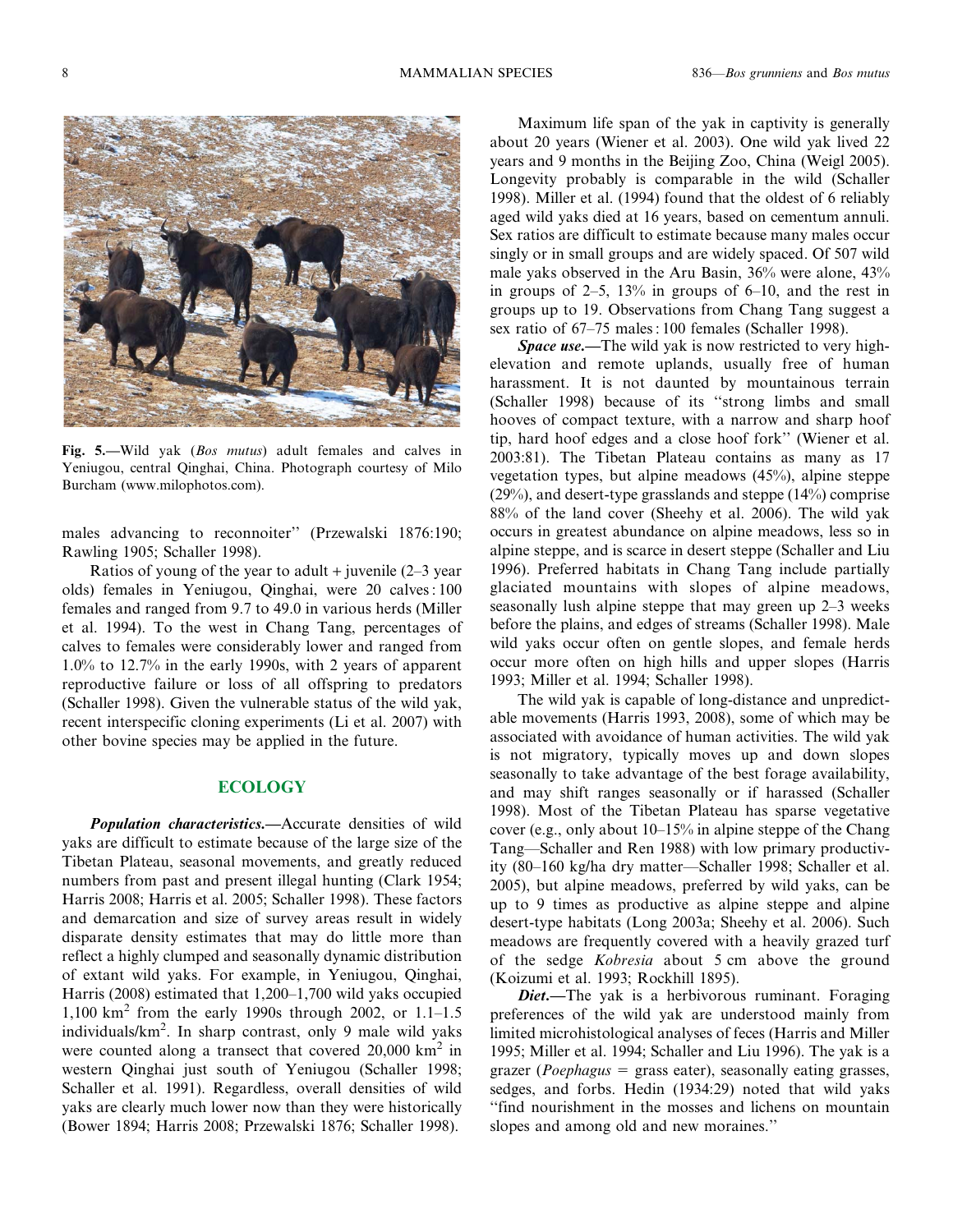For all ungulates of the Tibetan Plateau (Harris 2008; Schaller 1998), dietary diversity is constrained substantially by seasonally limited forage availability and diversity, but sedges and grasses, followed by forbs, dominate diets during the short summer growing season (Harris and Miller 1995; Miller et al. 1994). In Chang Tang, analyses of wild yak feces show a preference for grasses and sedges (Stipa, 52%; Kobresia, 4%; Carex moorcroftii, 14%; and other grasses, 4%), followed by herbaceous plants (12%) and the dwarf shrub Ceratoides compacta (10%—Schaller and Liu 1996). In Yeniugou, Qinghai, wild yak feces in summer contain 85.5% sedges and grass (sedges: 67.1% Kobresia and 5.3% Carex; and grasses: 13.1%) and almost 4% mosses (Harris and Miller 1995). In autumn, grasses dominate (68.8%) the diet of wild yaks in Yeniugou, and sedges become less important (25.3%—Miller et al. 1994).

Generally, ungulates of the Tibetan Plateau must contend with nutritionally deficient diets from winter and early spring (Long 2003a; Schaller 1998; Wiener et al. 2003). Diets of wild and domestic yaks are low in protein (about 6%) from October to May (Long 2003b; Ping et al. 2002; Schaller 1998). Deficiencies of sodium (Ping et al. 2002), copper (Clauss and Dierenfeld 1999; Shen et al. 2006), and molybdenum (Long 2003b) and plant-induced pyrrolizidine alkaloid poisoning in India (Mondal et al. 1999) and Bhutan (Winter et al. 1993) have been noted in domestic yaks. Little is known about the specific water requirements of wild yaks, but early chroniclers noted frequent visits to mineral-rich warm springs (Przewalski 1876) and rivers (Rockhill 1894) and consumption of snow. Herders drive domestic yaks to water sources as often as twice a day, particularly under twice-a-day milking regimes (Wiener et al. 2003).

Diseases and parasites.-Rockhill (1894:118) mentioned a type of ''cattle plague'' in eastern Tibet that killed pastoralists' livestock and was particularly hard on wild yaks in the late 1800s. Przewalski (1876) described ''mange'' (''homun'' in Mongolian) on wild yaks and considerable loss of hair on some individuals that he shot. Currently, no known pathogen or disease singularly affects extant populations of wild yaks, but they are at serious risk of disease transmission from association with domestic yaks, which frequently associate with domestic cattle, particularly on winter range (Dorji et al. 2003).

Many of the serious disease- and mortality-causing pathogens of domestic cattle can be transmitted to, and many of them have been found in, domestic yaks (Dorji et al. 2003; Pal and Kar 1999), including bacterial (anthrax, brucellosis, bovine pleuropneumonia, Chlamydia, and Salmonella [Sharma et al. 1996]) and viral (foot-and-mouth disease [Barman et al. 1999] and infectious bovine rhinotracheitis) diseases. Although impractical for wild yaks, domestic yaks can be effectively vaccinated against many of these. Various ecto- and endoparasites, such as warble fly larvae (Li et al. 2004), ticks (Haemaphysalis—Yin et al. 2002), and the bladder larval tapeworm Coenurus cerebralis (Sharma and Chauhan 2006), among others (Dorji et al. 2003; Heath et al. 1984), infect domestic yaks and probably wild yaks.

Interspecific interactions.—The Tibetan Plateau has a rich wild ungulate fauna, although it has been diminished greatly by human activities (Harris 2008; Schaller 1998). Wild yaks can be sympatric with chiru or Tibetan antelope (Pantholops hodgsonii—Leslie and Schaller 2008), Tibetan gazelle (Procapra picticaudata—Schaller 1998), kiang or Tibetan wild ass (*Equus kiang*—St-Louis and Côté 2009), bharal or blue sheep (Pseudois nayaur—Wang and Hoffmann 1987), Tibetan argali (Ovis ammon hodgsoni—Fedosenko and Blank 2005), and occasionally others, such as white-lipped deer (Przewalskium albirostris—Harris and Miller 1995; Schaller 1998). As in mixed ungulate assemblages elsewhere, Tibetan species likely partition food and space, relative to size and digestive capabilities, to minimize competition (Harris and Miller 1995; Schaller 1998; Schaller et al. 1991). For example, wild yaks and argalis tend to use hilly to mountainous areas, chirus share flatlands with Tibetan gazelles, and the kiang uses both (Schaller et al. 1991). Nikol'skii and Ulak (2006) concluded that habitats of Himalayan marmots (Marmota himalayana) benefitted from heavy use in the past by wild yaks and currently by domestic yaks.

Scant information exists on the predator–prey dynamics on the Tibetan Plateau, and current dynamics are a product of greatly reduced populations of both due to various human activities. The degree to which ungulates are preyed on or scavenged is largely unknown, and separating wild and domestic yaks in predators' feces, for example, is difficult in places where they both occur. In Kekexili Nature Reserve, Qinghai, contents of feces from Tibetan brown bear (Ursus arctos pruinosus; predator and scavenger) suggested a summer diet of 31% wild yak (dry weight in feces—Xu et al. 2006), but Schaller (1998) noted only 0.4% in bear feces from Chang Tang. Feces of wolves (Canis lupus) contain 0– 10.4% yak in various parts of Tibet, Qinghai, and Xinjiang (Schaller 1998), but depredation of domestic yaks can represent 60% of the total livestock losses in India (Namgail et al. 2007). The snow leopard (Uncia uncia) preys on domestic yaks in limited areas, notably Mongolia and Nepal (Ikeda 2004; Namgail et al. 2007; Oli 1994; Oli et al. 1993; Schaller 1998). The lynx  $(Lynx \, lynx)$  is an uncommon predator of yaks (Namigail et al. 2007).

## **HUSBANDRY**

Humans apparently have occupied the low-elevation periphery of the Tibetan Plateau for 30,000 years, making only seasonal forays into high-elevation areas; archeological evidence suggests that permanent occupation of the Plateau occurred 6,000–8,200 years ago (Brantingham et al. 2007).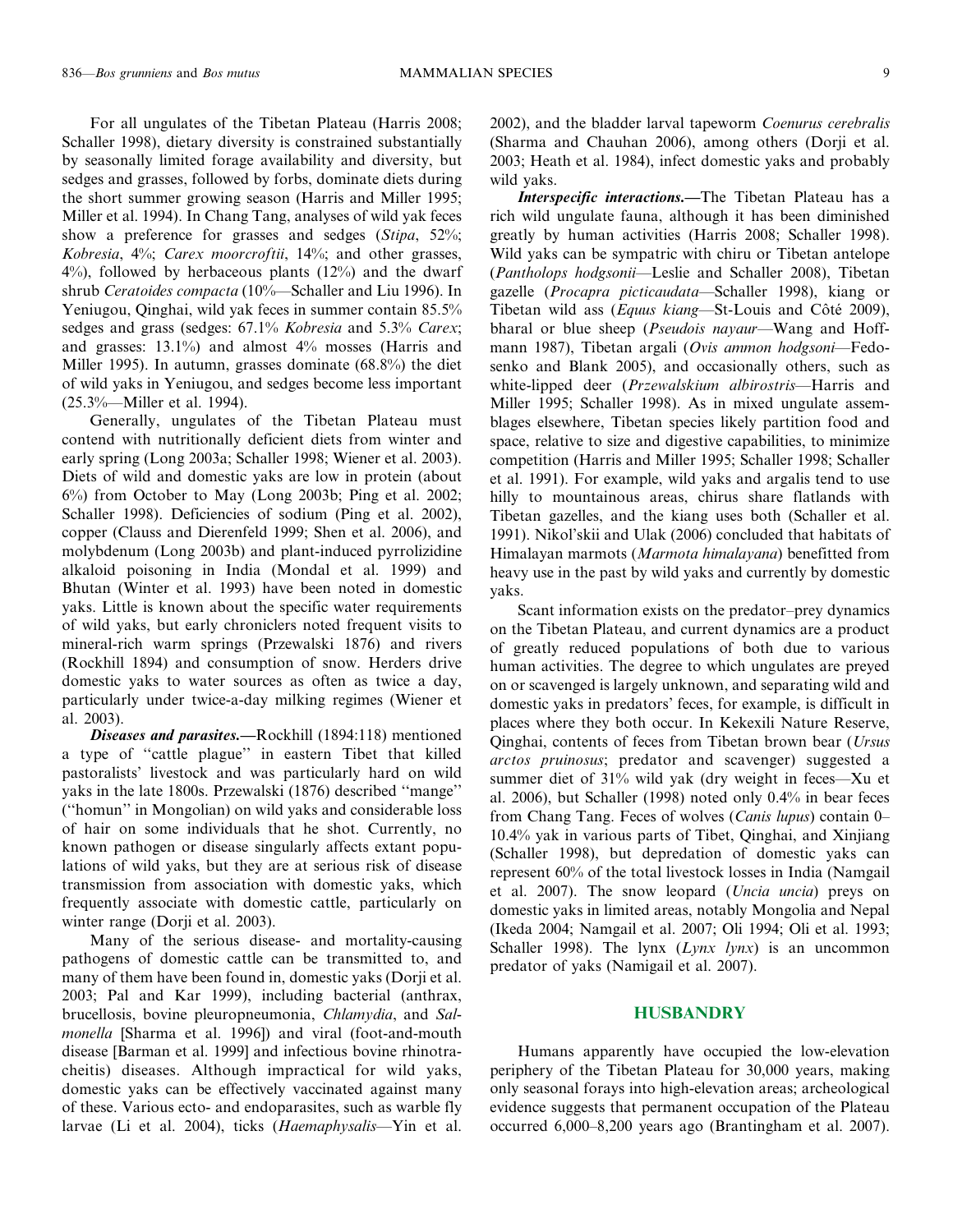

Fig. 6.—Nomadic pastoralists were dependent on domestic yaks (Bos grunniens) to move supplies throughout the Tibetan Plateau; trucks now deliver most supplies. Photograph by G. B. Schaller.

Because of the harsh environmental conditions in the Tibetan Plateau, the genesis and persistence of nomadic pastoralism likely involved an early domesticated form of the wild yak (Buchholtz and Sambraus 1990; Goldstein and Beall 1990). Although the specifics of the domestication of the yak are obscure (Rhode et al. 2007), it is thought to have occurred during at least 2 separate events (Bailey et al. 2002) in the northern part of Tibet (Flad et al. 2007). The 2,500 year-old Ordos Bronzes of the horned heads and bodies of domestic yaks that form buckles and plaques from Tibet through southern Russia attest to the species' cultural importance after domestication (Olsen 1986).

For centuries to the present day, nomadic pastoralists have depended on domestic yaks for transportation and sustenance (Fig. 6), consuming milk, butter, and meat, and using by-products of culling for clothing, tents, leather goods, and medicinal  $(=$  blood) purposes (Anderson 1912; Ekvall 1968; Goldstein and Beall 1990; Jiang 2002; Kala 2005; Wu 2003; Zhang et al. 1994). Feces of domestic yaks and other livestock are a primary source of fuel on the Tibetan Plateau (Goldstein and Beall 1990; Hedin 1934); yak dung is purported to make a greater total energetic contribution to the nomadic way of life than all other yak by-products combined (Rhode et al. 2007). Yak dung contains about 900 kcal/l and if converted completely efficiently into electricity, 1.0 kg could operate a personal computer for 9.6 h (Rhode et al. 2007).

Accounts from the late 1800s described regular caravans (Fig. 6) of  $\geq 200$  domestic yaks, and exceptionally 1,500 domestic yaks and 300 ponies (Wellby 1898), moving salt, hides, and other provisions along regular trade routes of the Tibetan Plateau. At the same time, herds of 200–300 wild yaks were observed, and expeditions depended on them regularly for fresh meat (Bower 1894; Hedin 1934; Rockhill 1894). Pastoral herds are still dominated by domestic yaks in alpine meadow areas, but sheep and goats can be more important to local economies in alpine steppe areas (Goldstein and Beall 1990; Miller 2005; Yan et al. 2005).

Considerable literature exists on domestic yaks, particularly in the areas of adaptations to ambient conditions (see ''Form and Function''), milk and meat quality, reproductive performance, hybridization, and genetics (e.g., Jianlin et al. 2002; Wiener et al. 2003). Milk from the domestic yak is high in fat (5.4–7.2%), protein (4.9–5.3%), lactose (4.5–5.0%), and milk solids (16.9–17.7%), with average daily yields of 0.8– 3.0 kg, depending on breed, food availability, and weather; colostrum is 2–3 times richer than milk (Wiener et al. 2003). Most of the milk and by-products such as butter are used locally and, if transportation is available, sold in towns (Zhang et al. 1994). Meat of the domestic yak from the harvest of surplus males and unproductive females is critical to sustenance and can provide some income from its sale (Wiener et al. 2003; Zhang et al. 1994). It is lean, beef-like in flavor, and rich in myoglobins (Wiener et al. 2003), but there is no evidence that introducing blood lines of wild yaks into domesticated breeds improves nutrient levels (Luo et al. 2006).

Wild and domestic yaks interbreed when wild males enter domestic herds and commonly abscond with females, generally not considered desirable by pastoralists (Harris 2008). Hybrids can be shyer and difficult to domesticate. Nevertheless, some pastoralists consider the introduction of wild yak blood lines into their domestic herd desirable (Wiener et al. 2003). Records of the 1st hybridization of domestic yaks with other Bos types date back to the Han Dynasty (206–220 BC), but serious crossbreeding was initiated in the mid-1900s (Zhang et al. 1994). Although outcomes vary, the domestic yak has been crossed with Bison bison (American bison), Bos frontalis (gaur), B. taurus (domestic cattle, including zebu cattle), and Bos javanicus (banteng—Bonnemaire and Teissier 1976; Gray 1953; Wiener et al. 2003). Such crosses often result in hybrids with variable fertility by sex; for example, crossing domestic yaks with bison, zebu cattle, and other breeds of domestic cattle results in females of low fertility and sterile males (Wishart et al. 1988), and crossing *B. grunniens* with banteng results in viable female hybrids with unspecified fertility rates (Gray 1953; Wiener et al. 2003).

#### BEHAVIOR

Grouping behavior.—Yaks are herding ungulates. Groups of wild yaks vary from single males to aggregations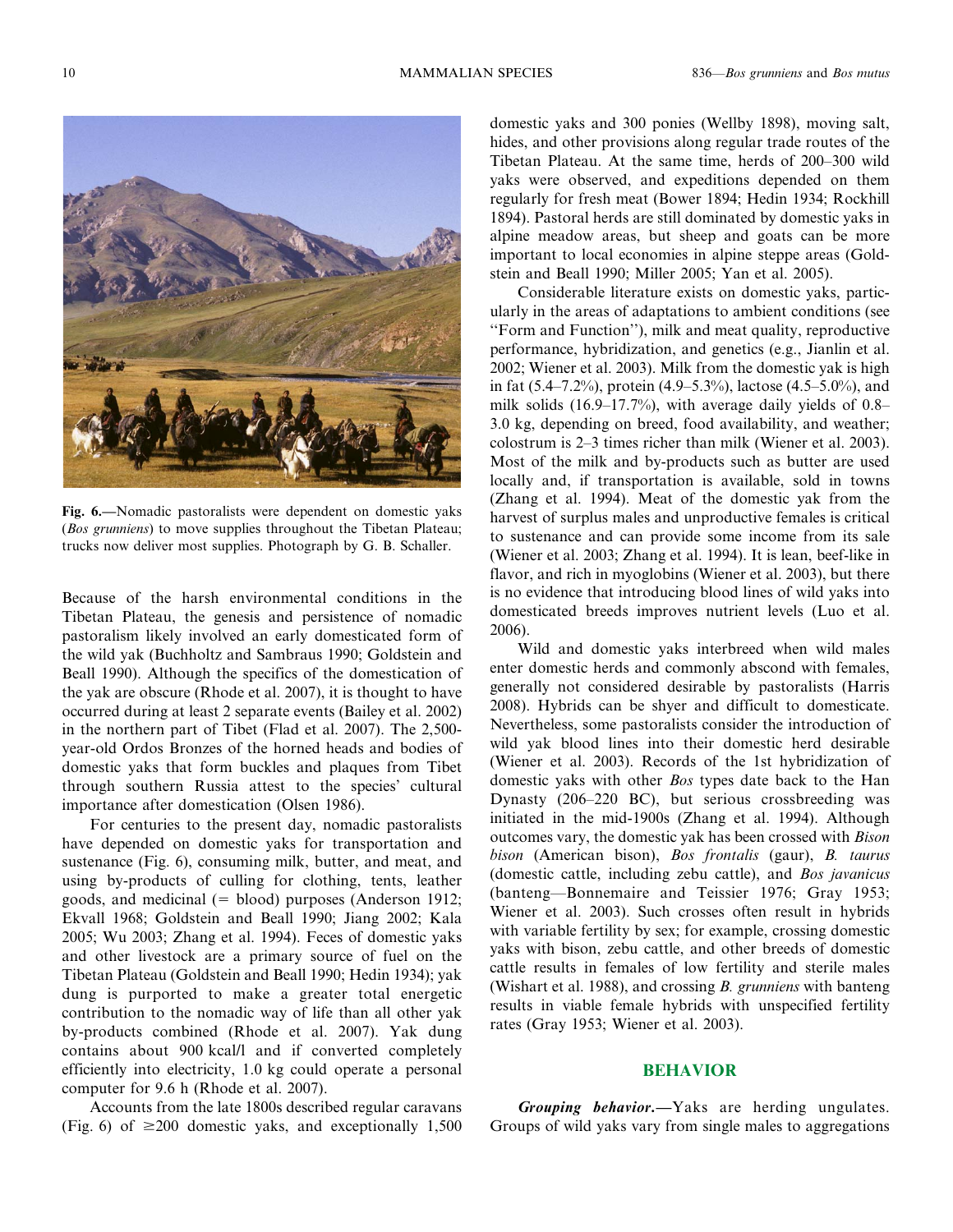of  $>200$  (Schaller et al. 2007) and even 400 (Miller 1992) individuals. Aggregations of 1,000 individuals were reported by Przewalski (1876). Groups are not stable through time (Schaller 1998). Grouping behavior depends on sex, time of year, and location. Group types included solitary adult males, mixed-aged males, females and offspring (Fig. 5), and mixed sexes; females rarely occur alone or in groups of  $\leq 5-$ 10 individuals (Miller et al. 1994; Schaller 1998).

In the northern Chang Tang, Tibet, in November 2006, groups of male wild yaks averaged 1.7 individuals (range: 1– 7,  $n = 93$  groups); 7 female herds averaged 17.0 individuals (range: 8–24; an 8th female group had 60 individuals— Schaller et al. 2007). In the Aru Basin in the Chang Tang in July–August, about 40% of female–young and mixed male– female groups had 81–110 individuals ( $n = 1,610$  groups— Schaller 1998; Schaller and Liu 1996). In Yeniugou, Qinghai, groups of 10–245 female wild yaks with their young of the year and yearling offspring, juveniles, barren females, and adult males (about 4% of the herd) were observed in summer; male-only groups averaged 6.2 (Harris 1993; Miller et al. 1994).

**Reproductive behavior.**—Few published accounts on the reproductive behavior of wild yaks exist, but observations from domestic yaks likely are comparable, although intensity, duration, and timing probably vary between the 2 forms. Some males stay with female herds throughout the year (Schaller 1998), but others live alone or in bachelor groups until rut in summer—as late as July for domestic yaks at high elevations in Tibet (Wiener et al. 2003; Zi 2003) and perhaps even mid-August through September for wild yaks (Przewalski 1876; Schaller 1998). At some point, older males may become less competitive in obtaining mates than prime males and may live alone or in small groups apart from other groups (Harris 2008; Miller et al. 1994; Schaller 1998; Schaller and Liu 1996). During rut, males do not establish a territory or harem apart from a herd or each other, but rather they ''wander day and night'' (Przewalski 1876:192) and attempt to tend and breed receptive females within existing herds (Schaller 1998; Wiener et al. 2003). Estrous females stop eating, become excited, and occasionally attempt to mount other females (Prasad 1997; Sarkar and Prakash 2005).

As rut commences, males maintain a dominance hierarchy by fighting each other and attain maximum breeding performance at 5–10 years, at least among domestic breeds (Wiener et al. 2003). Aggressive behavior among males in rut is intense and comparable between wild and domestic yaks (Schaller 1977). Przewalski (1876) noted considerable scarring, wounds, and horn damage on male wild yaks incurred during rut-induced fights. Indirect threats involve lateral displays that emphasize the shoulder hump and mantle of hair by standing head to head or head to tail 3–6 m apart for  $\geq$ 5 min; direct threats include charges with lowered heads and head-to-head sparring that can last 15 min (Schaller 1998). Rutting male wild yaks frequently wallow on dry ground, sometimes while defecating and urinating, which distinguishes them from other Bos but parallels behavior of Bison. Other rutting behaviors include grunting, bellowing, horning the ground and vegetation, rubbing the face and neck on the ground, and teeth grinding (Schaller 1998). Copulation is abrupt and of short duration.

Miscellaneous behavior.—The ill-temper and ferocity of wild yaks have been mentioned repeatedly since the early descriptions (Hedin 1934; Przewalski 1876), but most accounts, outside the breeding and calving seasons, involve wounded and threatened individuals and particularly, solitary males (Rockhill 1895). Przewalski (1876:196) remarked that ''the nearer they are to the sportsman the more cowardly and undecided they become'' and that few individuals advanced closer that ''40 paces of us.'' Harris (2008:151, 154) referred to the wild yak as a ''ferocious coward'' and opined that its ''bellicose nature has been exaggerated.'' Perhaps years of armed persecution, including that by Mongol and Tibetan yak hunters over centuries (Hedin 1934), has lead to the now common response of fleeing ''until visual contact is not longer possible'' (Harris 2008:154). Schaller (1998:126) noted that wild yaks ''fled fast and far'' after detection of humans or cars and recalled a group fleeing 20 km after spotting him. Nevertheless, almost every village close to areas frequented by wild yaks in the Chang Tang has experienced attacks, injuries, and even deaths caused by wild male yaks, particularly during rut. Achuff and Petocz (1988:45) recounted an incidence where 3 wild yaks ''charged at full speed'' and chased their jeep for 3 km.

#### **GENETICS**

Similar to congeners, the yak has a diploid chromosome number (2n) of 60 and fundamental number (FN) of 62 with 58 acrocentric and subacrocentric autosomes and no metacentric or submetacentric autosomes (Das et al. 2004; Gupta et al. 1996; Prasad 1997; Tu et al. 2000; Wurster and Benirschke 1968). The X chromosome has been reported as a large metacentric (Wurster and Benirschke 1968) to submetacentric with no differences in autosomal chromosome length between sexes (Das et al. 2004; Gupta et al. 1996). The Y chromosome is submetacentric (Das et al. 2004; Gupta et al. 1996; Prasad 1997; Wurster and Benirschke 1968). Chromosomally, the domestic yak is most similar to Bos taurus, including zebu cattle (Gupta et al. 1996).

Analyses of 12S and 16S rRNA and 22 tRNA mitochondrial genes suggest that the wild yak diverged from B. taurus about 5 million years ago, from Bubalus bubalis (water buffalo) about 12 million years ago, and  $Ovis$ (sheep) and Capra (goats) about 13–28 million years ago (Gu et al. 2007). In contrast, mitochondrial DNA analyses suggest that the yak diverged from *B. taurus* about  $1-2$ million years ago (Tu et al. 2002). D-loop sequences from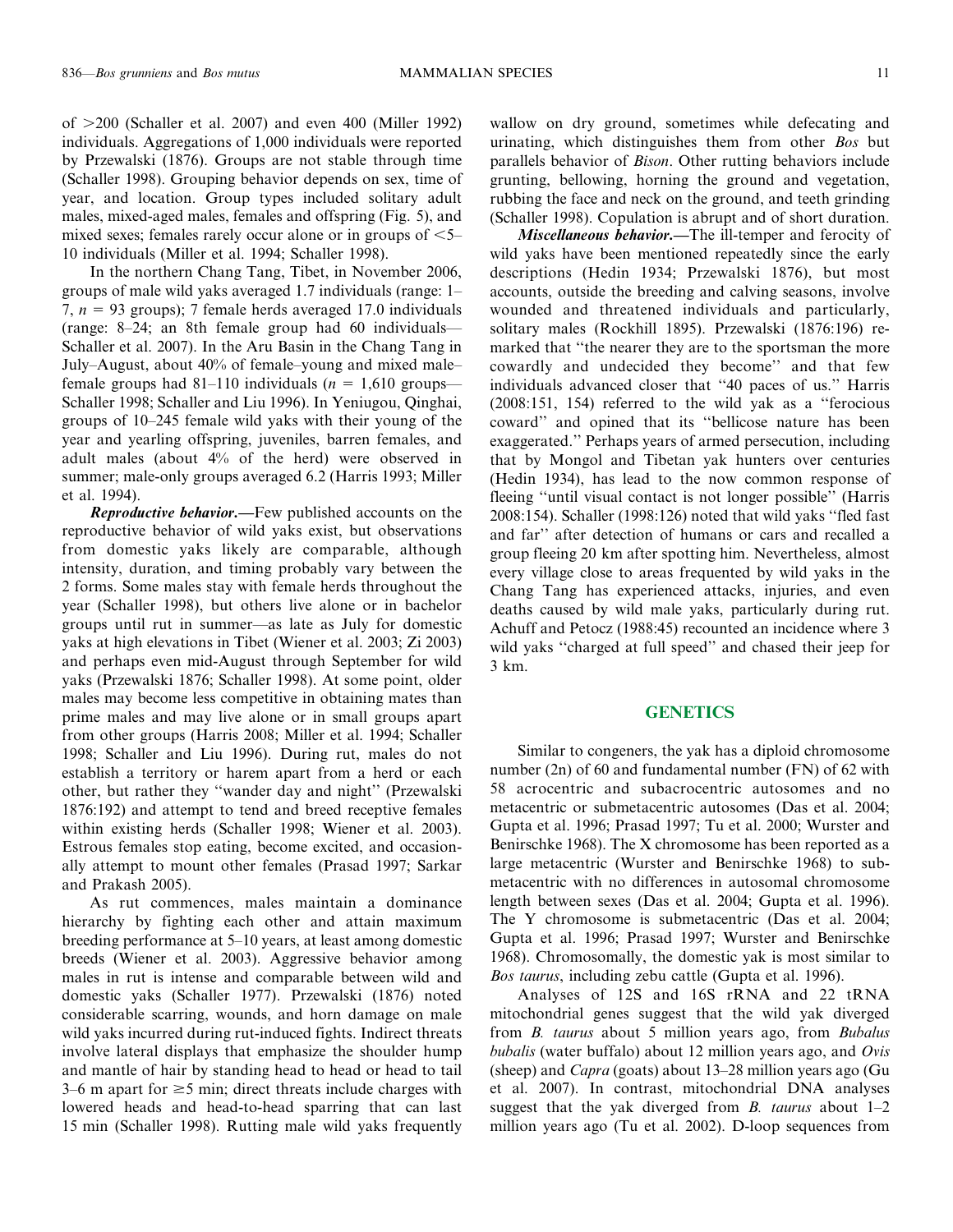mitochondrial DNA suggest that the yak is more closely related to Bison bison (Guo et al. 2006a; Miyamoto et al. 1989) than Bison bonasus (Buryńska et al. 1999); the 3 species cluster together, but apart from other Bovini, in recent DNA fingerprinting analyses (Buntjer et al. 2002).

Genetic evaluation suggests that the domestic yak was derived from at least 2 matrilineal sources (Bailey et al. 2002; Guo et al. 2006b; Lai et al. 2007) in the Tibet–Qinghai region of China. Genetic diversity among most domestic yak populations is high (Xuebin et al. 2005) and comparable to that of European cattle breeds (Bailey et al. 2002; Wang et al. 2003). In contrast, genetic diversity of domestic yaks was very low among 6 Chinese populations in Qinghai, Gansu, and Sichuan, suggesting prior bottlenecks (Tu et al. 1997). Samples from 2 geographically isolated populations had identical haplotypes (Schaller and Amato 1998). No information exists on genetic diversity of extant populations of wild yaks.

# **CONSERVATION**

The great herds of wild yaks (Schaller and Liu 1996), and other Tibetan ungulates, are a distant memory, and substantial conservation challenges have been incurred by changing governmental policies and their impact on culture and ecology (Harris 2008; Schaller 1998). Hunting is, and has been, part of the traditional lifestyle of nomadic pastoralists in western Asia for millennia (Huber 2005). In the late 1800s, the wild yak was abundant enough in parts of the Tibet Plateau to provide regular meat to nomadic peoples and western expeditions (Bower 1894; Hedin 1934; Przewalski 1876; Rockhill 1894, 1895; Schäfer 1937; Wellby 1898). During more recent times, with the construction of roads allowing penetration into remote areas and availability of more sophisticated firearms and motorized vehicles, examples of excessive harvest, even for markets beyond the Tibetan Plateau, were common (Harris 2008; Harris et al. 1999; Schaller 1998). In the late 1940s in Qinghai, Clark (1954:266) observed ''hundreds if not thousands of the enormous white skulls of wild yaks, the fate of the herds written in bone and horn, as was that of the American bison a century ago.''

The wild yak is now one of the most endangered species of the Tibetan Plateau and has been persecuted to the point that it only finds refuge in the most remote, relatively human-free areas (Buchholtz and Sambraus 1990; Harris 2008; Lu 2000; Schaller 1998). It is a Class I protected species in China, and hunting has been prohibited since the early 1990s (Schaller 1998). The wild yak is perhaps underclassified as Vulnerable by the International Union for Conservation of Nature and Natural Resources (2008) and has been protected under Appendix I of the Convention on International Trade in Endangered Species of Wild Fauna and Flora (2007) since 1962.

Most pastoralists reside in alpine steppe and alpine meadows at  $>4,200$  m in elevation, preferred habitats of wild yaks (Bedunah and Harris 2002; Miller and Bedunah 1994; Ryavec 1998). The human population of the Tibetan Plateau has increased greatly in the past 50 years to such an extent that all good grazing lands are now occupied and remnant populations of wild yaks are seriously affected. Competition between wild and domestic yaks, and possible disease transmission, are problems (Banks et al. 2003; Fox et al. 2002; Mishra et al. 2001), and the large numerical dominance of the domestic yak excludes wild yaks from former habitat (Harris 2008; Mishra et al. 2002). Furthermore, introduction of the ''anthropogenic architecture'' of the domestic yak ''genome'' into extant populations of wild yaks is a serious conservation challenge (Harris 2008:155). Some hybrids with white spots have been noted among herds of wild yaks (Harris 2008), but the extent of this genetic mixing throughout the remaining range of the wild yak is unknown (Harris 2008). One isolated group of feral domestic yaks is suspected in Helan Mountains of Inner Mongolia (Wiener et al. 2003)—fortunately disjunct from the remaining range of the wild yak.

The yak, perhaps more than any other species, symbolizes the ''conservation leaks'' in the ''roof of the world'' that clearly need repair. Leslie and Schaller (2008) recently summarized conservation challenges faced by the chiru, relative to policy and sociological changes in western China; Schaller (1998) and Harris (2008) provided considerably more detail for Tibetan fauna in general. Among the many ''conservation leaks,'' roads encroach into heretofore remote areas, which can lead to increased poaching, and invariably increase densities of humans and domestic livestock—often on the most productive rangeland (Harris 2008; Schaller et al. 2005). Roads can cause unintentional habitat degradation (Banks 2003; Banks et al. 2003) and reduced carrying capacity for wildlife (Schaller 1998). Changes in land-use policy that fence and divide previously open rangeland into private parcels affect movements of wild yaks and other wildlife (Leslie and Schaller 2008).

The Chinese government has made significant progress in establishing and expanding a reserve network to protect all wild fauna of the Tibetan Plateau (Schaller 1998). As Harris (2008) pointed out, wildlife management in China currently involves little more than protection, which is often constrained by limited manpower, and regulations inside and outside reserves are basically the same. Appropriate and sustainable management strategies should be focused on species-specific conservation needs, as exemplified by the wild yak. Critically, more basic ecological insights on the wild yak and associated fauna and flora of the Tibetan Plateau are needed to establish the most effective and lasting conservation strategies (Harris 1995, 2008; Heinen and Srikosamatara 1996; Schaller 1998).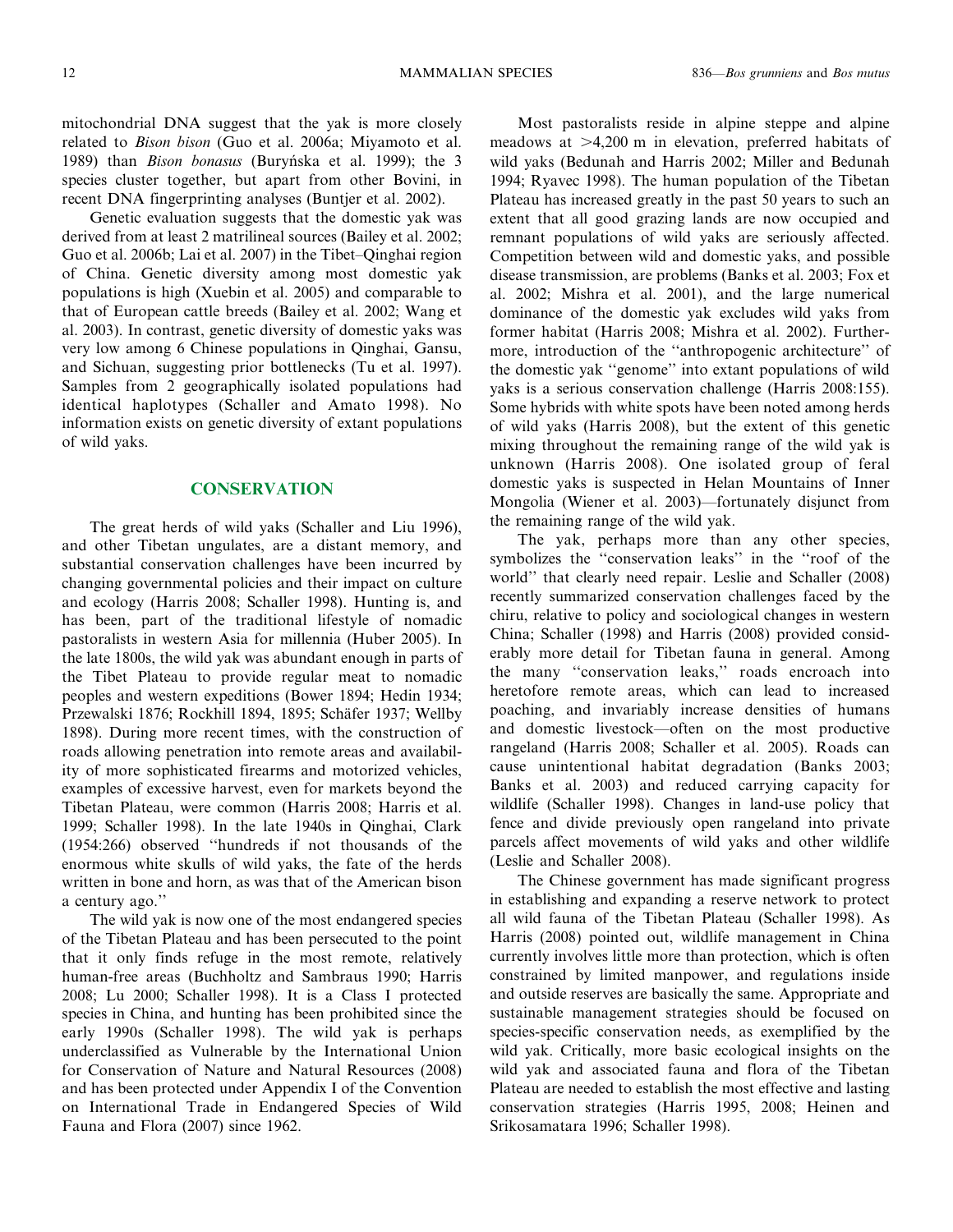#### ACKNOWLEDGMENTS

We thank J. A. Bissonette and P. R. Krausman for comments on this account; R. B. Harris for providing important updates to current range of the wild yak; D. J. Miller for use of his photograph; A. Toth Albert and the entire staff of Interlibrary Loan Services, Oklahoma State University, and D. Wingreen-Mason, Cullman Collection, Smithsonian Libraries, Washington, D.C., for providing electronic copies of many seminal pages from rare literature; D. E. Hurlbert and D. E. Wilson of the National Museum of Natural History, Washington, D.C., for preparation of the skull images; and A. L. Gardner, C. P. Groves, and K. Helgen for patient input on the synonymies. The Oklahoma Cooperative Fish and Wildlife Research Unit (Oklahoma State University, Oklahoma Department of Wildlife Conservation, United States Geological Survey, United States Fish and Wildlife Service, and Wildlife Management Institute cooperating) provided technical support during the preparation of this account. G. B. Schaller's work was sponsored by the Wildlife Conservation Society, and in China, the cooperation of Peking University, the State Forestry Administration, the Forestry Departments of Tibet, Qinghai, and Xinjiang, and the Tibet Plateau Institute of Biology was greatly appreciated. Since 1895, the Wildlife Conservation Society (www.wsc.org) has been dedicated to preserving biodiversity, teaching ecology, and inspiring care of our wildlife heritage.

# LITERATURE CITED

- ABRAMOV, A. V., G. F. BARYSHNIKOV, AND A. N. TIKHONOV. 1992. Catalogue of the type specimens in the collection of the Zoological Russian Academy of Sciences. Mammals. Vol. 3: Marsupialia, Pinnipedia, Perissodactyla, Artiodactyla. Zoological Institute, Russian Academy of Sciences, St. Petersburg, Russia.
- ACHUFF, P., AND R. PETOCZ. 1988. Preliminary resource inventory of the Arjin Mountains Nature Reserve, Xinjiang, People's Republic of China. World Wide Fund for Nature, Gland, Switzerland.
- ALLEN, G. M. 1940. The mammals of China and Mongolia. Pp. 1258–1261 in Natural history of central China (W. Granger, ed.), Vol. 11. Part 2. American Museum of Natural History, New York.
- ANAND, I. S., E. HARRIS, R. FERRARI, P. PEARCE, AND P. HARRIS. 1986. Pulmonary haemodynamics of the yak, cattle, and cross breeds at high altitude. Thorax 41:696–700.
- ANDERSON, M. P. 1912. Notes on the mammals of economic value in China. Annals of the American Academy of Political and Social Science 39:169–178.
- BAILEY, J. F., ET AL. 2002. Genetic variation of mitochondrial DNA within domestic yak populations. Unnumbered pages in Yak production in central Asian highlands (H. Jianlin, C. Richard, O. Hanotte, C. McVeigh, and J. E. O. Rege, eds.). Proceedings of the Third International Congress on Yak, International Livestock Research Institute, Nairobi, Kenya. www.ilri.org, accessed 29 January 2008.
- BAISHYA, G., M. BHATTACHARYA, S. R. TALUKDAR, AND S. N. KALITA. 1998. Morphology of the thyroid gland and oxidoreductases in the liver of mithuns (Bos frontalis) and yaks (Bos grunniens). Indian Journal of Animal Sciences 68:111–114.
- BANKS, T. 2003. Property rights reform in rangeland China: dilemmas on the road to the household ranch. World Development 31: 2129–2142.
- BANKS, T., C. RICHARD, P. LI, AND Z. YAN. 2003. Community-based grassland management in western China. Mountain Research and Development 23:132–140.
- BARMAN, N. N., D. K. SARMA, S. DAS, AND G. P. PATGIRI. 1999. Footand-mouth disease in wild and semi-domesticated animals of the north-eastern states of India. Indian Journal of Animal Sciences 69:781–783.
- BEDUNAH, D. J., AND R. B. HARRIS. 2002. Past, present & future: rangelands in China. Rangelands 24:17–22.
- BLANFORD, W. T. 1888. The fauna of British India, including Ceylon and Burma. Mammalia. Taylor and Francis, London, United Kingdom.
- BOHLKEN, H. 1958. Vergleichende Untersuchungen an Wildrindern (Tribus Bovini Simpson, 1945). Zoologische Jahrbücher. Abteilung für Allgemeine Zoologie und Physiologie der Tiere 68: 113–202.
- BOHLKEN, H. 1964. Vergleichende Untersuchungen an den Schädeln wilder und domestizierter Rinder. Zeitschrift für Wissenschaftliche Zoologie 170:323–418.
- BONNEMAIRE, J., AND J. H. TEISSIER. 1976. Quelques aspects de l'élevage en haute altitude dans l'Himalaya Central: yaks, bovines, hybrids et métis dans la Vallée du Langtang (Nepal). Ethnozootechnie 15: 91–118.
- BOWER, H. 1894. Diary of a journey across Tibet. Rivington, Percival and Company, London, United Kingdom.
- BRANTINGHAM, P. J., ET AL. 2007. A short chronology for the peopling of the Tibetan Plateau. Pp. 129–150 in Late Quaternary climate change and human adaptation in arid China (D. B. Madsen, F.-H. Chen, and X. Gao, eds.), Developments in Quaternary Sciences 9. Elsevier, Amsterdam, Netherlands.
- BUCHHOLTZ, C., AND H. H. SAMBRAUS. 1990. Cattle. Pp. 393–407 in Grzimek's encyclopedia of mammals (B. Grzimek, ed.). McGraw-Hill Publishing Company, New York.
- BUNTJER, J. B., M. OTSEN, I. J. NIJMAN, M. T. R. KUIPER, AND J. A. LENSTRA. 2002. Phylogeny of bovine species based on AFLP fingerprinting. Heredity 88:46–51.
- BURZYŃSKA, B., A. OLECH, AND J. TOPCZEWSKI. 1999. Phylogeny and genetic variation of the European bison Bison bonasus based on mitochondrial DNA D-loop sequences. Acta Theriologica 44: 253–262.
- CHRISTOPHERSON, R. J., R. J. HUDSON, AND R. J. RICHMOND. 1978. Comparative winter bioenergetics of American bison, yak, Scottish Highland and Hereford calves. Acta Theriologica 23: 49–54.
- CLARK, L. 1954. The marching wind. Funk & Wagnalls Company, New York.
- CLAUSS, M., AND E. S. DIERENFELD. 1999. Susceptibility of yak (Bos grunniens) to copper deficiency. Veterinary Record 145:436–437.
- CONVENTION ON INTERNATIONAL TRADE IN ENDANGERED SPECIES OF WILD FAUNA AND FLORA. 2007. Appendices I, II, and III. www.cites.org/ eng/app/appendices.shtml, accessed 16 January 2008.
- COOLIDGE, H. J., JR. 1940. The Indo-Chinese forest ox or kouprey. Memoirs of the Museum of the Comparative Zoology at Harvard College 54:421–522 + 11 plates.
- CUI, Y., AND S. J. YU. 1999a. An anatomical study of the internal genital organs of the yak at different ages. Veterinary Journal 157: 192–196.
- CUI, Y., AND S. J. YU. 1999b. Ovarian morphology and follicular systems in yaks of different ages. Veterinary Journal 157:197–205.
- DAS, D. N., R. BASUMATARY, AND M. SARKAR. 2004. Chromosomal profile in domestic yak (Poephagus grunniens L.) in Arunachal Pradesh, India. Proceedings of the International Congress on Yak, Chenghu, Sichuan, People's Republic of China.
- DEASY, H. 1901. In Tibet and Chinese Turkestan. Longmans Green, New York.
- DE POUSARGUES, E. 1898. Etude sur les ruminants de l'Asie Centrale. Memories de la Société Zoologique de France 11:126–224.
- DORJI, T., W. RODER, AND S. YU. 2003. Disease in the yak. Pp. 221–236 in The yak (G. Wiener, J. Han, and R. Long, eds.). 2nd ed. Regional Office for Asia and the Pacific, Food and Agriculture Organization, Bangkok, Thailand.
- DURMOWICZ, A. G., S. HOFMEISTER, T. K. KADYRALIEV, A. A. ALDASHEV, AND K. R. STENMARK. 1993. Functional and structural adaptation of the yak pulmonary circulation to residence at high altitude. Journal of Applied Physiology 74:2276–2285.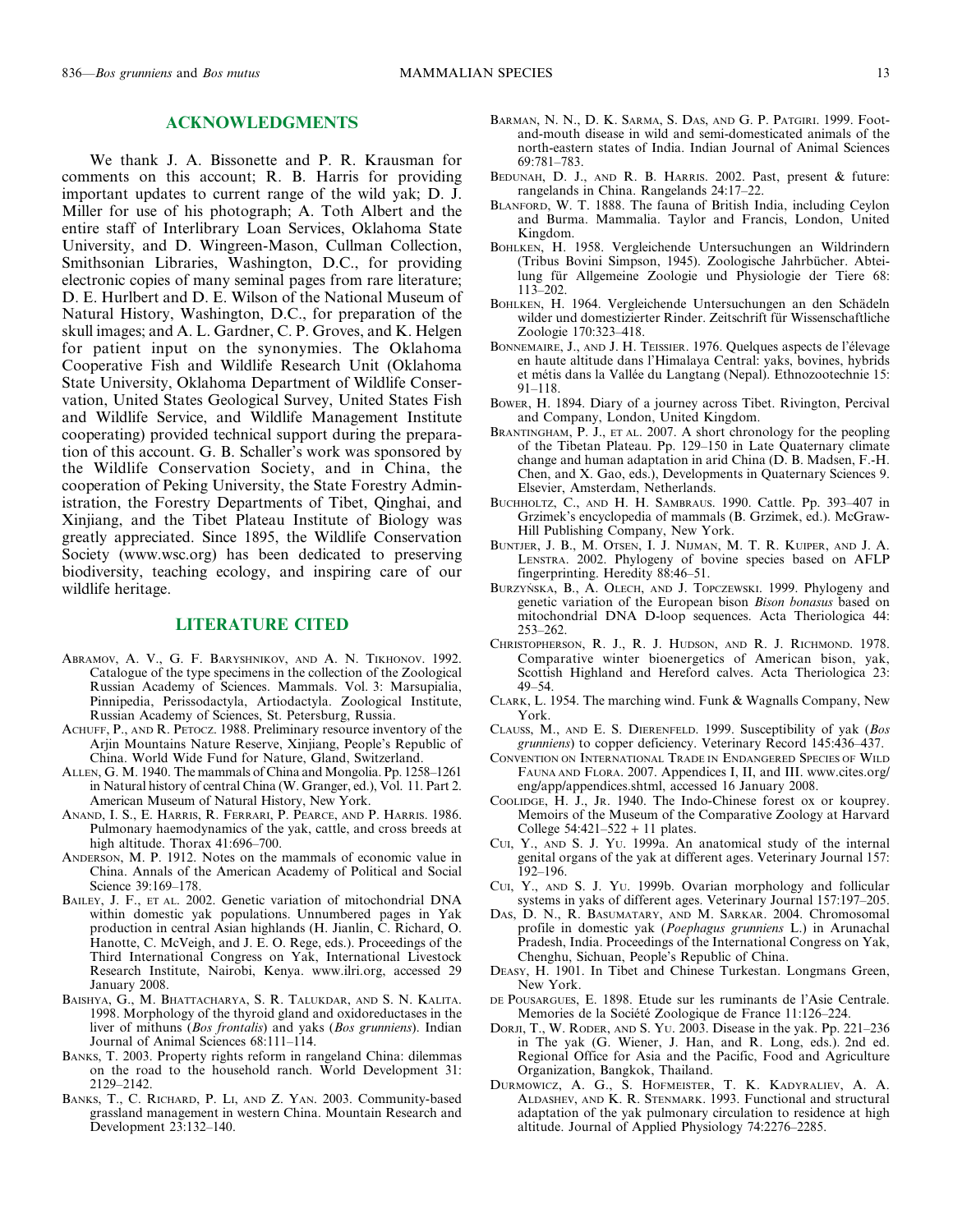- EKVALL, R. B. 1968. Fields on the hoof: nexus of Tibetan nomadic pastoralism. Holt, Rinehart and Winston, New York.
- ELLERMAN, J. R., AND T. C. S. MORRISON-SCOTT. 1966. Checklist of Palaerctic and Indian mammals 1758 to 1956. Trustees of the British Museum (Natural History), London, United Kingdom.
- ENGELMANN, C. 1938. Uber die Grossäuger Szetschwans, Sikongs und Osttibets. Zeitschrift für Säugetierkunde 13:1–76.
- FEDOSENKO, A. K., AND D. A. BLANK. 2005. Ovis ammon. Mammalian Species 773:1–15.
- FITZINGER, L. J. 1860. Wissenschaflich-populäre Naturgeschichte der Säugethiere in ihren sämmtlichen Hauptformen. Nebst einer Einleitung in die Naturgeschichte überhaupt und in die Lehre von den Thieren insbesondere. V. Band, Wien, Germany.
- FLAD, R. K., J. YUAN, AND S. LI. 2007. Zooarcheological evidence for animal domestication in northwest China. Pp. 167–203 in Late Quaternary climate change and human adaptation in arid China (D. B. Madsen, F.-H. Chen, and X. Gao, eds.), Developments in Quaternary Sciences 9. Elsevier, Amsterdam, The Netherlands.
- FOX, J. L., P. MATHIESEN, T. DROLMA, M. W. NAESS, AND B. XU. 2002. Modern wildlife conservation initiatives and the pastoralist/hunter nomads in northwestern Tibet. Rangifer, Special Issue 15:17–27.
- FOX, J. L., C. NURBU, AND R. S. CHUNDAWAT. 1991. The mountain ungulates of Ladakh, India. Biological Conservation 58:167–190.
- GENTRY, A., J. CLUTTON-BROCK, AND C. P. GROVES. 2004. The naming of wild animals and their domestic derivatives. Journal of Archaeological Science 31:645–651.
- GOLDSTEIN, M. C., AND C. M. BEALL. 1990. Nomads of western Tibet: the survival of a way of life. University of California Press, Berkeley.
- GRAY, A. P. 1953. Mammalian hybrids. A checklist with bibliography. Commonwealth Bureau of Animal Breeding and Genetics Technical Communication 10. Commonwealth Agricultural Bureaux, Bucks, United Kingdom.
- GRAY, J. E. 1843. List of the specimens of Mammalia in the collection of the British Museum. George Woodfall and Son, London, United Kingdom.
- GRAY, J. E. 1846. On the arrangement of the hollow-horned ruminants (Bovidae). Annals and Magazine of Natural History 18:227–233.
- GROVES, C. P. 1981. Systematic relationships in the Bovini (Artiodactyla, Bovidae). Zeitschrift für Zoologische Systematik und Evolutionsforschung 19:264–278.
- GRUBB, P. 2005. Order Artiodactyla. Pp. 637–722 in Mammal species of the world: a taxonomic and geographic reference (D. E. Wilson and D. M. Reeder, eds.). 3rd ed. Johns Hopkins University Press, Baltimore, Maryland.
- GU, Z., X. ZHAO, N. LI, AND C. WU. 2007. Complete sequence of the yak (Bos grunniens) mitochondrial genome and its evolutionary relationship with other ruminants. Molecular Phylogenetics and Evolution 42:248–255.
- GUO, S., ET AL. 2006a. Taxonomic placement and origin of yaks: implications from analyses of mtDNA D-loop fragment sequences. Acta Theriologica Sinica 26:325–330.
- GUO, S., ET AL. 2006b. Origin of mitochondrial DNA diversity of domestic yaks. BMC Evolutionary Biology 6:73–86.
- GUPTA, N., B. R. YADAV, S. C. GUPTA, P. KUMAR, AND R. SAHAI. 1996. Chromosomes of domestic yak (Bos grunniens). Indian Journal of Animal Sciences 66:742–745.
- HAMILTON-SMITH, C. 1827a. The class Mammalia. Supplement to the order Ruminantia. Pp. 414–418 in The animal kingdom, arranged in conformity with its organization, by the Baron Cuvier, with additional descriptions of all the species hitherto named, and of many not before noticed (E. Griffith, C. Hamilton-Smith, and E. Pidgeon, eds.). Vol. IV. G. B. Whittaker, London, United Kingdom.
- HAMILTON-SMITH, C. 1827b. Synopsis of the species of the class Mammalia, as arranged with reference to their organization. Order VII.—Ruminantia. Pecora, Lin. Pp. 373–376 in The animal kingdom, arranged in conformity with its organization, by the Baron Cuvier, with additional descriptions of all the species hitherto named, and of many not before noticed (E. Griffith, C. Hamilton-Smith, and E. Pidgeon, eds.). Vol. V. G. B. Whittaker, London, United Kingdom.
- HARPER, F. 1940. The nomenclature and type localities of certain Old World mammals. Journal of Mammalogy 21:322–332.
- HARPER, F. 1945. Extinct and vanishing mammals of the Old World. American Committee for International Wild Life Protection Special Publication 12:528–531.
- HARRIS, R. B. 1993. Wildlife conservation in Yeniugou, Qinghai Province, China. Ph.D. dissertation, University of Montana, Missoula.
- HARRIS, R. B. 1995. Conservation of large mammals in non-protected areas in Qinghai and Gansu. Pp. 29–39 in Tibet's biodiversity: conservation and management (N. Wu, D. Miller, Z. Lu, and J. Springer, eds.). China Forestry Press Publishing House, Beijing, China.
- HARRIS, R. B. 2008. Wildlife conservation in China: preserving the habitat of China's Wild West. M. E. Sharpe, Armonk, New York.
- HARRIS, R. B., A. ALI, AND C. LOGGERS. 2005. Trend monitoring of large mammals: two case studies. Acta Theriologica Sinica 25: 319–325.
- HARRIS, R. B., AND C. O. LOGGERS. 2004. Status of Tibetan Plateau mammals in Yeniugou, China. Wildlife Biology 10:91–99.
- HARRIS, R. B., AND D. J. MILLER. 1995. Overlap in summer habitats and diets of Tibetan Plateau ungulates. Mammalia 59:197–212.
- HARRIS, R. B., D. H. PLETSCHER, C. O. LOGGERS, AND D. J. MILLER. 1999. Status and trends of Tibetan Plateau mammalian fauna, Yeniugou, China. Biological Conservation 87:13–19.
- HEATH, D., D. WILLIAMS, AND J. DICKINSON. 1984. The pulmonary arteries of the yak. Cardiovascular Research 18:133–139.
- HEDIN, S. 1934. A conquest of Tibet. E. P. Dutton & Company, Inc., New York (translated from Swedish by J. Lincoln from Hedin's 1896 Tibet expedition).
- HEINEN, J. T., AND S. SRIKOSAMATARA. 1996. Status and protection of Asian wild cattle and buffalo. Conservation Biology 10:931–934.
- HEPTNER, V. G., A. A. NASIMOVICH, AND A. G. BANNIKOV. 1989. Mammals of the Soviet Union. Vol. I. Ungulates. E. J. Brill, Leiden, Netherlands.
- HEUDE, P. M. 1901. Essai sur les bovidés sauvages de l'Indo-Chine Francaise. Mémories concernant l'histoire naturalle de l'Empire Chinois par des pères de la Compagnie de Jésus. Tome  $\bar{V}(I)$ . Chang-Hai, Imprimerie de la Mission Catholique, Librairie Orientale & Américaine, Paris, France.
- HODGSON, B. H. 1837. Description of the Gauri Gau of Nipal forest. Journal of the Asiatic Society of Bengal 6:499.
- HODGSON, B. H. 1841. Classified catalogue of mammals of Nepal, corrected to end of 1841, first presented 1832. Calcutta Journal of Natural History 2:212-223.
- HODGSON, B. H. 1847. On various genera of ruminants. Journal of the Asiatic Society of Bengal 16:700–710.
- HUBER, T. 2005. Antelope hunting in northern Tibet: cultural adaptations to wildlife behaviour. Memorie della Societa` Italiana di Scienze Naturali e del Museo Civico di Storia Naturale di Milano 23:5–17.
- HUET, M. 1891. Unknown title. Bulletin de la Société d'Acclimatation Paris 38:334.
- IKEDA, N. 2004. Economic impacts of livestock depredation by snow leopard Uncia uncia in the Kanchenjunga Conservation Area, Nepal Himalaya. Environmental Conservation 31:322–330.
- INTERNATIONAL COMMISSION ON ZOOLOGICAL NOMENCLATURE. 2003. Opinion 2027. Usage of 17 specific names based on wild species which are predated by or contemporary with those based on domestic animals (Lepidoptera, Osteichthyes, Mammalia): conserved. Bulletin of Zoological Nomenclature 60:81–84.
- INTERNATIONAL UNION FOR CONSERVATION OF NATURE AND NATURAL RESOURCES. 2008. Red list of threatened species. www.iucnredlist. org, accessed 2 January 2009.
- ISHIZAKI, T., T. KOIZUMI, Z. RUAN, Z. WANG, Q. CHEN, AND A. SAKAI. 2005. Nitric oxide inhibitor altitude-dependently elevates pulmonary arterial pressure in high-altitude adapted yaks. Respiratory Physiology & Neurobiology 146:225–230.
- JARDINE, W. 1836. The naturalist's library. Vol. 4. Mammalia. Part 2. Ruminantia. W. H. Lizars, Edinburgh, United Kingdom.
- JIANG, H. 2002. Processing and use of yak slaughter by-products. Unnumbered pages in Yak production in central Asian highlands (H. Jianlin, C. Richard, O. Hanotte, C. McVeigh, and J. E. O.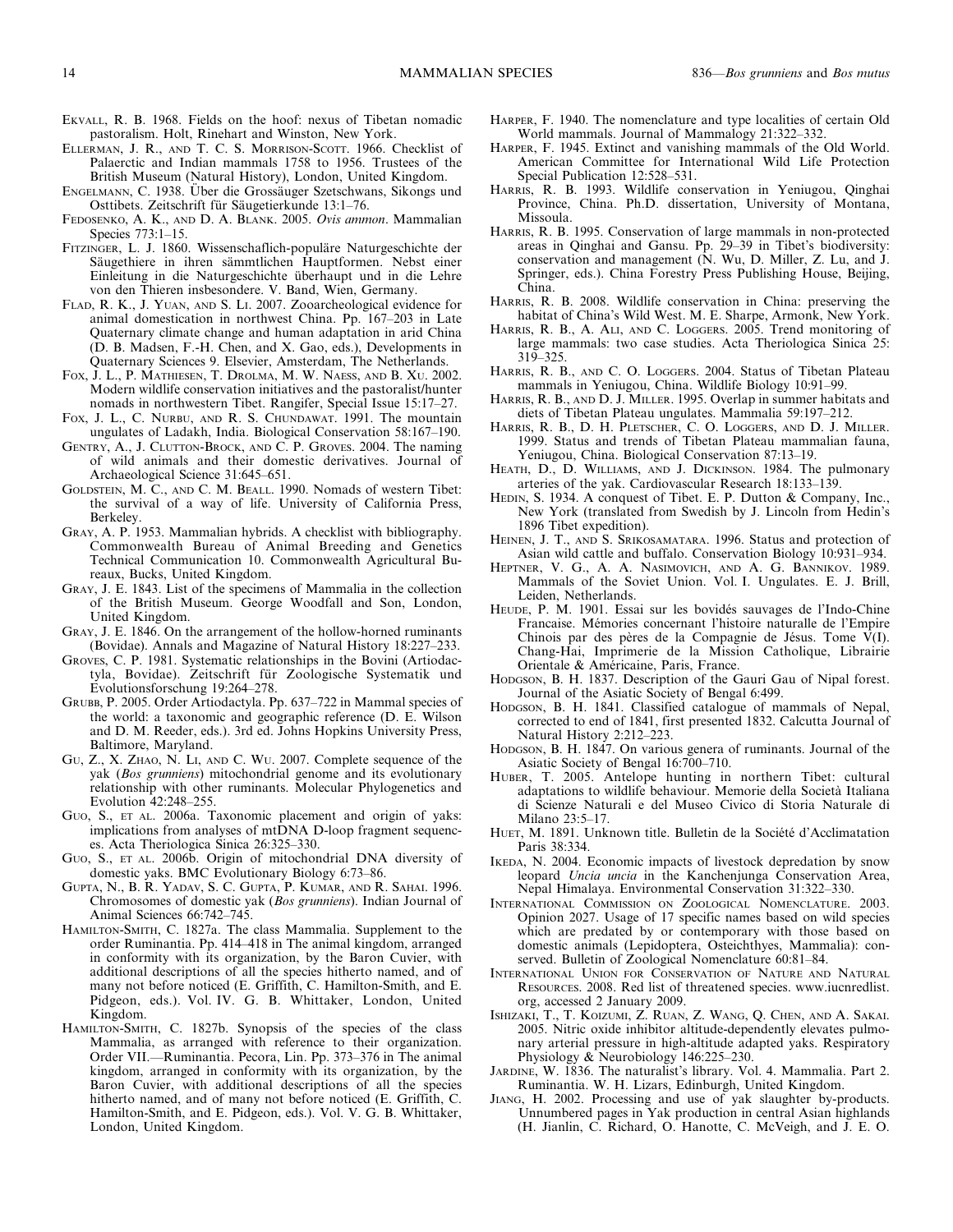Rege, eds.). Proceedings of the Third International Congress on Yak, International Livestock Research Institute, Nairobi, Kenya. www.ilri.org, accessed 29 January 2008.

- JIANLIN, H., C. RICHARD, O. HANOTTE, C. MCVEIGH, AND J. E. O. REGE (EDS.). 2002. Yak production in central Asian highlands. Proceedings of the Third International Congress on Yak, International Livestock Research Institute, Nairobi, Kenya. www.ilri.org, accessed 29 January 2008.
- KALA, C. P. 2005. Health traditions of Buddhist community and role of amchis in trans-Himalayan region of India. Current Science 89: 1331–1338.
- KALITA, H. C., AND C. C. BORDOLOP. 2005. Distribution of clara cells in trachea, bronchus, and bronchioles of mithun, yak, and zebu. Indian Journal of Animal Sciences 75:797–798.
- KALITA, H. C., AND P. C. KALITA. 2005. Comparative gross anatomical studies on the nasal cavity of mithun (Bos frontalis), yak (Bos grunniens) and zebu. Indian Journal of Animal Sciences 75: 785–786.
- KERR, R. 1792. The animal kingdom, or zoological system, of the celebrated Sir Charles Linnaeus; class I. Mammalia: containing a complete systematic description, arrangement, and nomenclature, of all the known species and varieties of the Mammalia, or animals which give suck to their young; being a translation of that part of the Systema Naturae, as lately published, with great improvements, by Professor Gmelin of Geottingen. J. Murray and R. Faulder, London, United Kingdom.
- KOIZUMI, T., N. OHTAISHI, K. KAJI, Y. YU, AND K. TOKIDA. 1993. Conservation of white-lipped deer in China. Pp. 309–318 in Deer in China: biology and management (N. Ohtaishi and H.-I. Sheng, eds.). Elsevier Science Publishers, Amsterdam, Netherlands.
- KULBHUSHAN, A., C. VARSHNEY, D. N. SHARMA, M. SINGH, S. K. SHARMA, AND J. M. NIGAM. 1999. Paravertebral lumbar analgesia in yaks (Bos grunniens). Indian Journal of Animal Sciences 69: 921–923.
- LAI, S.-J., S.-Y. CHEN, Y.-P. LIU, AND Y.-G. YAO. 2007. Mitochondrial DNA sequence diversity and origin of Chinese domestic yak. Animal Genetics 38:77–80.
- LALTHANTLUANGA, R., H. WIESNER, AND G. BRAUNITZER. 1985. Studies on yak haemoglobin (Bos grunniens, Bovidae): structural basis for high intrinsic oxygen affinity? Biological Chemistry Hoppe-Seyler 336:63–68.
- LAMBERT, A. B. 1804. Description of Bos frontalis, a new species from India. Transactions of the Linnaean Society 7:57–59.
- LAURIE, W. A., E. M. LANG, AND C. P. GROVES. 1983. Rhinoceros unicornis. Mammalian Species 211:1–6.
- LENT, P. C. 1988. Ovibos moschatus. Mammalian Species 302:1–9.
- LESLIE, D. M., JR., AND G. B. SCHALLER. 2008. Pantholops hodgsonii (Artiodactyla: Bovidae). Mammalian Species 817:1–13.
- LI, C. 1980. Study of the reproductive organs in female yak. Journal of China Yak 1:33–36.
- LI, C., ET AL. 1981. The preliminary observation on yak's heat resistance. Journal of China Yak 2:1–4.
- LI, D., Z. JIANG, AND Z. WANG. 1999. Biodiversity spatial characteristics and Gap Analysis in Qinghai Lake region. Journal of Natural Resources 14:47–54.
- LI, W., T. NASU, Y. MA, X. ZHU, AND S. MAKIMURA. 2004. Scanning electron microscopic study of third-instar warbles in yak in China. Veterinary Parasitology 121:167–172.
- LI, Y., ET AL. 2007. In vitro development of yak (Bos grunniens) embryos generated by interspecies nuclear transfer. Animal Reproduction Science 101:45–59.
- LINNAEUS, C. 1758. Systema naturae per regna tria naturæ, secundum classes, ordines, genera, species, cum characteribus, differentiis, synonymis, locis. Tomus I. Editio decima, reformata. Holmiae, Impensis Direct. Laurentii Salvii, Stockholm, Sweden.
- LINNAEUS, C. 1766. Systema naturae per regna tria naturae, secundum classes, ordines, genera, species, cum characteribus, differentiis, synonymis, locis. Tomus I. Editio duodecima, reformata. Holmiae, Impensis Direct. Laurentii Salvii, Stockholm, Sweden.
- LONG, R. 2003a. Alpine rangeland ecosystems and their management in the Qinghai–Tibetan Plateau. Pp. 359–388 in The yak (G. Wiener, J. Han, and R. Long, eds.). 2nd ed. Regional Office for Asia and

the Pacific, Food and Agriculture Organization, Bangkok, Thailand.

- LONG, R. 2003b. Yak nutrition—a scientific basis. Pp. 389–414 in The yak (G. Wiener, J. Han, and R. Long, eds.). 2nd ed. Regional Office for Asia and the Pacific, Food and Agriculture Organization, Bangkok, Thailand.
- LU, Z. 2000. Reproduction and conservation of wild yaks. Pp. Unnumbered pages in Recent advances in yak reproduction (X. X. Zhao and R. C. Zhang, eds.). International Veterinary Information Service, Ithaca, New York.
- LU, Z., AND K. LI. 1994. Distribution, ecological types and utilization of wild yak in China. Pp. 23–26 in Proceedings of the First International Congress on Yak (R. Zhang, ed.). Lanzhou, Gansu, China.
- LU, Z., K. LI, AND H. JU. 1993. Distribution, ecological types and utilization of wild yak in China. Chinese Journal of Zoology 28: 41–45.
- LUO, X. L., Z. B. TONG, Y. P. WEI, AND X. Q. ZHAO. 2006. Meat characteristics of Qinghai yak and semi-wild yak. Animal Science Journal 77:230–234.
- LYDEKKER, R. 1898. Wild oxen, sheep and goats of all lands, living and extinct. Rowland Ward Limited, London, United Kingdom.
- LYDEKKER, R. 1913. Catalogue of the ungulate mammals in the British Museum (Natural History). Vol. I. Trustees of the British Museum, London, United Kingdom.
- MCDONALD, J. N. 1981. North American bison: their classification and evolution. University of California Press, Berkeley.
- MCKENNA, M. C., AND S. K. BELL. 1997. Classification of mammals above the species level. Columbia University Press, New York.
- MEAGHER, M. 1986. Bison bison. Mammalian Species 266:1–8.
- MILLER, D. J. 1992. Wild yak of Kunlun. Himal 5:35–36.
- MILLER, D. J. 2005. The Tibetan steppe. Pp. 305–342 in Grasslands of the world (J. M. Suttie, S. G. Reynolds, and C. Batello, eds.), Plant Production and Protection Series 34. Food and Agriculture Organization of the United Nations, Rome, Italy.
- MILLER, D. J., AND D. J. BEDUNAH. 1994. Rangelands of the Kunlun Mountains in western China. Rangelands 16:71–76.
- MILLER, D. J., R. D. HARRIS, AND G.-Q. CAI. 1994. Wild yaks and their conservation on the Tibetan Plateau. Pp. 27–34 in Proceedings of the First International Congress on Yak (R. Zhang, ed.). Lanzhou, Gansu, China.
- MISHRA, C., H. H. T. PRINS, AND S. E. VAN WIEREN. 2001. Overstocking in the trans-Himalayan rangelands of India. Environmental Conservation 28:279–283.
- MISHRA, C., S. E. VAN WIEREN, I. M. A. HEITKÖNIG, AND H. H. T. PRINS. 2002. A theoretical analysis of competitive exclusion in a Trans-Himalayan large-herbivore assemblage. Animal Conservation 5: 251–258.
- MIYAMATO, M. M., S. M. TANHAUSER, AND P. J. LAIPIS. 1989. Systematic relationships in the artiodactyl tribe Bovini (family Bovidae), as determined from mitochondrial DNA sequences. Systematic Zoology 38:342–349.
- MONDAL, D. B., U. A. NANDANKAR, T. K. MOHANTY, S. K. BARARI, R. N. PAL, AND M. SARKAR. 1999. Pyrrolizidine alkaloid poisoning in yak. Veterinary Record 144:508–509.
- NAMGAIL, T., J. L. FOX, AND Y. V. BHATNAGAR. 2007. Carnivore-caused livestock mortality in Trans-Himalaya. Environmental Management 39:490–496.
- NIKOL'SKII, A. A., AND A. ULAK. 2006. Key factors determining the ecological niche of the Himalayan marmot, Marmota himalayana Hodgson (1841). Russian Journal of Ecology 37:46–52.
- OLI, M. K. 1994. Snow leopards and blue sheep in Nepal: densities and predator : prey ratio. Journal of Mammalogy 75:998– 1004.
- OLI, M. K., I. R. TAYLOR, AND M. E. ROGERS. 1993. The diet of the snow leopard (Panthera uncia) in the Annapurna Conservation Area, Nepal. Journal of Zoology (London) 231:365–370.
- OLSEN, S. J. 1986. The bronze yaks of central Asia. Explorers Journal 64:106–109.
- OLSEN, S. J. 1990. Fossil ancestry of the yak, its cultural significance and domestication in Tibet. Proceedings of the Academy of Natural Sciences of Philadelphia 142:73–100.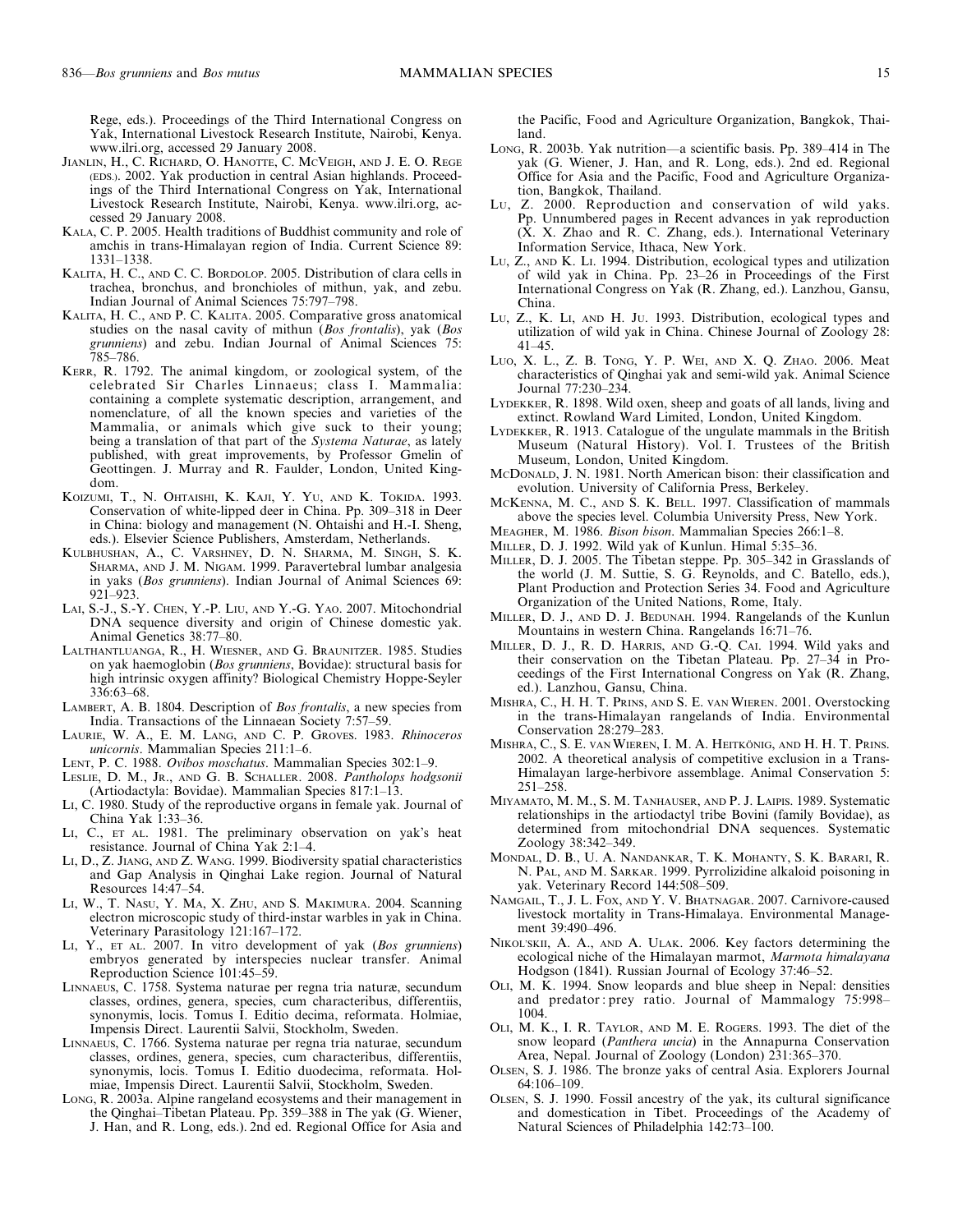- PAL, A., AND B. C. KAR. 1999. Bacterial flora in the natural orifices of healthy yak (Peophagus grunniens L.). Indian Journal of Animal Sciences 69:678–680.
- PAL, R. N. 1996. Taxonomy of yak: Bos (Poephagus) grunniens. Journal of the Bombay Natural History Society 93:290–291.
- PAL, R. N., S. PATNAIK, AND T. K. MOHANTY. 2002. Dentition in yak. Unnumbered pages in Yak production in central Asian highlands (H. Jianlin, C. Richard, O. Hanotte, C. McVeigh, and J. E. O. Rege, eds.). Proceedings of the Third International Congress on Yak, International Livestock Research Institute, Nairobi, Kenya. www.ilri.org, accessed 29 January 2008.
- PALLAS, P. S. 1811. Boves. Pp. 236–249 in Zoographia Rosso-Asiata, sistens omnium animalum in extenso Imperio Rossico et adjacentibus maribus observatorum recensionem, domicilia, mores et descriptiones anatomen atque icons plurimorum. Academinae Scientiarum, Petropoli (= St. Petersburg), Russia.
- PETER, W. P., AND A. FEILER. 1994. Eine neue bovidenart aus Vietman und Cambodia (Mammalia: Ruminantia). Zoologische Abhandlungen, Staatlichen Museum für Tierkunde Dresden 48:169-176
- PILGRIM, G. E. 1939. The fossil Bovidae of India. Memoirs of the Geological Survey of India, New Series 26:1–356 + plates I–VIII.
- PILGRIM, G. E. 1947. The evolution of the buffaloes, oxen, sheep and goats. Journal of the Linnean Society 41:272–286.
- PING, Y., Z. DEJUAN, X. XISHAN, P. HEPING, AND C. SHENGLI. 2002. Seasonal changes in forage nurtrients and mineral contents in water resources, forage and yak blood. Unnumbered pages in Yak production in central Asian highlands (H. Jianlin, C. Richard, O. Hanotte, C. McVeigh, and J. E. O. Rege, eds.). Proceedings of the Third International Congress on Yak, International Livestock Research Institute, Nairobi, Kenya. www.ilri.org, accessed 11 March 2008.
- POCOCK, R. I. 1918. On some external characteristics of ruminant Artiodactyla. Part VI. The Bovinae. Annals and Magazine of Natural History, Series 9 12:449–459.
- PRASAD, S. K. 1997. The yak—a valuable genetic resource of alpine region. Indian Journal of Animal Sciences 67:517–520.
- PRZEWALSKI [PREJEVALSKY], N. 1876. Mongolia, the Tangut country, and the solitudes of northern Tibet, being a narrative of three years' travel in eastern high Asia. Vol. II. Sampson Low, Marston, Searle, & Rivington, London, United Kingdom (translated by E. D. Morgan from original notes).
- PRZEWALSKI [PREJEVALSKY], N. 1879. From Kulja, across the Tian Shan to Lob-nor. Sampson Low, Marston, Searle, & Rivington, London, United Kingdom (translated by E. D. Morgan from original notes).
- PRZEWALSKI [PRZHEVAL'SKII], N. M. 1883. Iz Zaisana cherez Khami v Tibet i na verkhov'ia Zheltoi rieki [From Zaisan through Khami to Tibet and to the headwaters of the Yellow River]. V. S. Balasheva, St. Petersburg, Russia.
- RAFINESQUE, C. S. 1814. Principes fondamentaux de somiologie, ou les loix de la nomenclature et de la classification de l'empire organique ou des animaux et des végétaux. Palmero, Sicily.
- RAWLING, C. G. 1905. The great plateau: being an account of exploration in central Tibet, 1903, and of the Gartok Expedition, 1904–1905. Edward Arnold, London, United Kingdom.
- RHODE, D., D. B. MADSEN, P. J. BRANTINGHAM, AND T. DARGYE. 2007. Yaks, yak dung, and prehistoric habitation of the Tibetan Plateau. Pp. 205–224 in Late Quaternary climate change and human adaptation in arid China (D. B. Madsen, F.-H. Chen, and X. Gao, eds.), Developments in Quaternary Sciences 9. Elsevier, Amsterdam, The Netherlands.
- RICHMOND, R. J., R. J. HUDSON, AND R. J. CHRISTOPHERSON. 1977. Comparison of forage intake and digestibility by American bison, yak, and cattle. Acta Theriologica 22:225–230.
- ROCKHILL, W. W. 1894. Diary of a journey through Mongolia and Tibet in 1891 and 1892. Smithsonian Institution, Washington, D.C.
- ROCKHILL, W. W. 1895. Big game of Mongolia and Tibet. Pp. 225–277 in Hunting in many lands (T. R. Roosevelt and G. B. Grinnell, eds.). Harper & Brothers, Publishers, New York.
- RYAVEC, K. E. 1998. Population and rangelands in Central Tibet: a GIS-based approach. GeoJournal 44:61–72.
- SARKAR, M., B. C. DAS, D. N. DAS, D. B. MONDAL, A. CHATTERJEE, AND B. P. S. YADAV. 1999a. Studies on the thermoadaptability of yaks. Indian Journal of Animal Sciences 69:963–964.
- SARKAR, M., D. N. DAS, AND D. B. MONDAL. 1999b. Fetal haemoglobin in pregnant yaks (Poephagus grunniens L.). Veterinary Journal 158:68–70.
- SARKAR, M., AND B. S. PRAKASH. 2005. Timing of ovulation in relation to onset of estrus and LH peak in yak (Poephagus grunniens L.). Animal Reproduction Science 86:353–362.
- SARMA, K., M. BHATTACHARYA, N. K. SARMA, AND M. SARMA. 2005. Distinguishing anatomical features of the tongue of yak (Bos grunniens). Indian Journal of Animal Sciences 75:1288.
- SARMA, M., M. BHATTACHARYA, AND R. N. GOSWAMI. 1997. Comparative anatomy of the sternum of mithun (Bos frontalis), yak (Bos grunniens), and zebu (Bos indicus). Indian Journal of Animal Sciences 67:128–130.
- SCHAEFER, A. L., B. A. YOUNG, AND A. M. CHIMWANO. 1978. Ration digestion and retention times of digesta in domestic cattle (Bos taurus), American bison (Bison bison), and Tibetan yak (Bos grunniens). Canadian Journal of Zoology 56:2355–2358.
- SCHÄFER, E. 1937. Der wilde yak (Bos (Poëphagus) grunniens mutus Prez.). Der Zoologische Garten, Zeitschrift für die Gesamte Tiergärtnerei (Neue Folge) 9:26–34.
- SCHALLER, G. B. 1977. Aggressive behaviour of domestic yak. Journal of the Bombay Natural History Society 73:385–389.
- SCHALLER, G. B. 1998. Wildlife of the Tibetan steppe. University of Chicago Press, Chicago, Illinois.
- SCHALLER, G. B., AND G. AMATO. 1998. Phylogeny of Tibetan steppe bovids. Pp. 245–259 in Wildlife of the Tibetan steppe. University of Chicago Press, Chicago, Illinois.
- SCHALLER, G. B., A. KANG, T.-D. HASHI, AND P. CAI. 2007. A winter wildlife survey in the northern Qiangtang of Tibet Autonomous Region and Qinghai Province, China. Acta Theriologica Sinica 27: 309–316.
- SCHALLER, G. B., AND W. LIU. 1996. Distribution, status, and conservation of wild yak Bos grunniens. Biological Conservation 76:1–8.
- SCHALLER, G. B., Z. LU, H. WANG, AND T. SU. 2005. Wildlife and nomads in the eastern Chang Tang Reserve, Tibet. Memorie della Societa` Italiana di Scienze Naturali e del Museo Civico di Storia Naturale di Milano 23:59–67.
- SCHALLER, G. B., AND J. REN. 1988. Effects of a snowstorm on Tibetan antelope. Journal of Mammalogy 69:631–634.
- SCHALLER, G. B., J. REN, AND M. QIU. 1991. Observations on the Tibetan antelope (Pantholops hodgsonii). Applied Animal Behaviour Science 29:361–378.
- SHARMA, D. K., AND P. P. S. CHAUHAN. 2006. Coenurosis status in Afro-Asian region: a review. Small Ruminant Research 64:197–202.
- SHARMA, M., M. K. BATTA, M. SINGH, R. C. KATOCH, V. B. JOSHI, AND K. B. NAGAL. 1996. Salmonella dublin abortions in yaks. Indian Journal of Animal Sciences 66:343–345.
- SHEEHY, D. P., D. MILLER, AND D. A. JOHNSON. 2006. Transformation of traditional livestock systems on the Tibetan steppe. Sécheresse 17:142–151.
- SHEN, X.-Y., G.-Z. DU, Y.-M. CHEN, AND B.-L. FAN. 2006. Copper deficiency in yaks on pasture in western China. Canadian Veterinary Journal 47:902–906.
- SHOSHANI, J., AND J. F. EISENBERG. 1982. Elephas maximus. Mammalian Species 182:1–8.
- ST-Louis, A., AND S. D. Côré. 2009. Equus kiang (Perissodactyla: Equidae). Mammalian Species 835:1–11.
- THEWISSEN, J. G. M., ET AL. 1997. Fossil yak (Bos grunniens: Artiodactyla, Mammalia) from the Himalayas of Pakistan. Kirtlandia 50:11–16.
- TIMM, R. M., AND J. H. BRANDT. 2001. Pseudonovibos spiralis (Artiodactyla: Bovidae): new information on this enigmatic South-east Asian ox. Journal of Zoology (London) 253:157–166.
- TU, Z.-C., L. NIE, Y. YU, J. WEN, AND Y.-P. ZHANG. 2000. Blood protein polymorphism in B. frontalis, B. grunniens, B. taurus, and B. indicus. Biochemical Genetics 38:413–416.
- TU, Z.-C., H. QIU, AND Y.-P. ZHANG. 2002. Polymorphism in mitochondrial DNA (mtDNA) of yak (Bos grunniens). Biochemical Genetics 40:187–193.